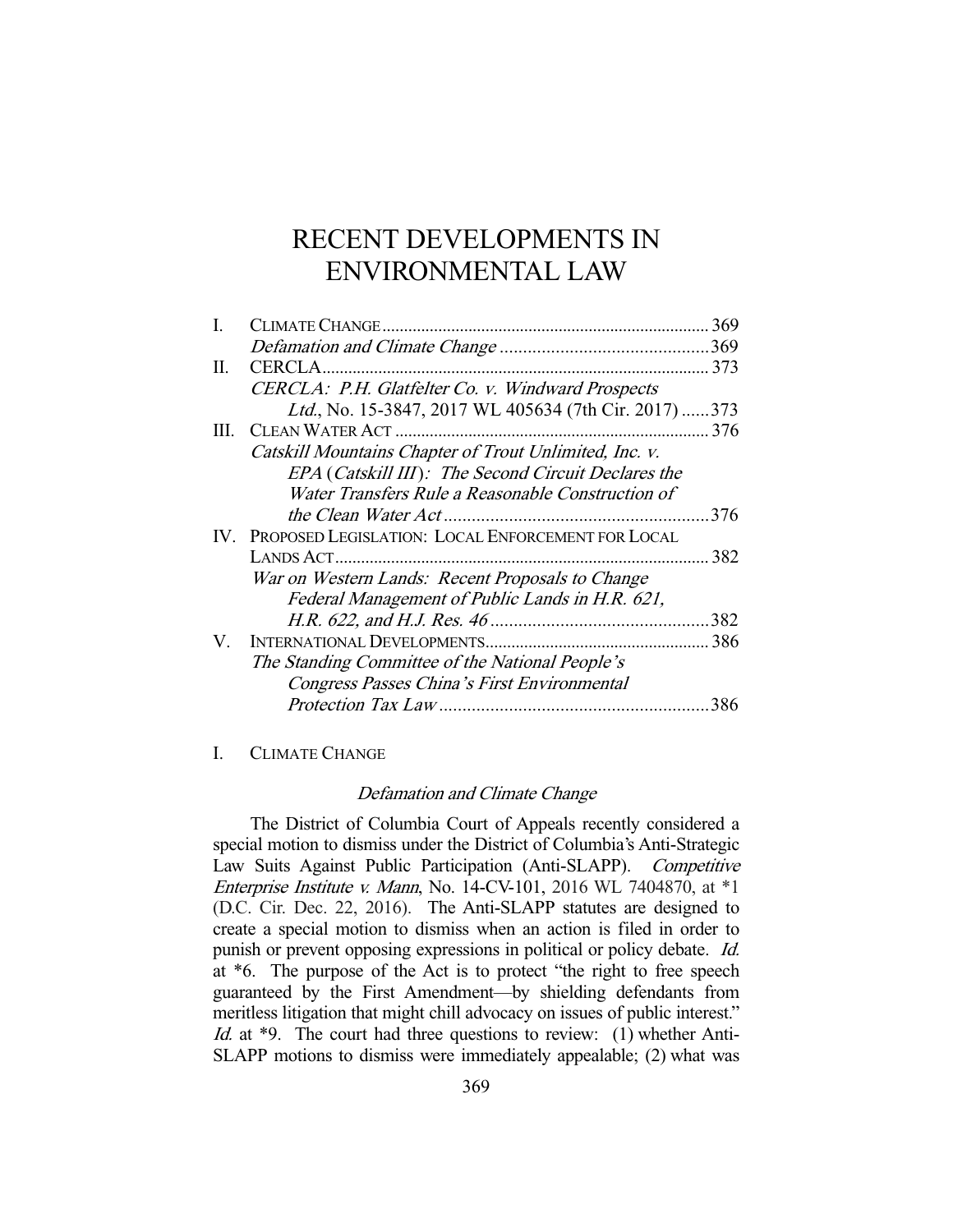the burden of proof to survive a motion to dismiss; and (3) whether certain web articles were defamatory. Id. at \*1. The D.C. Circuit concluded that a ruling on an Anti-SLAPP motion to dismiss was immediately appealable and interpreted the burden of "likely to succeed on the merits" to mean that a "court can conclude that the claimant could not prevail *as a matter of law*, that is, after allowing for the weighing of evidence and permissible inferences by the jury." *Id.* at 13.

# A. Background

## 1. Legal Background

 The District of Columbia's Anti-SLAPP Act creates a special procedural motion to dismiss. *Id.* at \*10. If a party believes that a suit is filed as a means for discouraging opposing political views, it has a 45 day window after the complaint is filed to file a special motion to dismiss. Then the party must show that the "the claim arises from an act in furtherance of the right of advocacy on issues of public interest . . . ." Once the party makes that prima facie showing, the burden shifts to the party opposing the motion to "demonstrate that the claim is likely to succeed on the merits." The motion stays proceedings with a small exception for discovery for evidence to defeat the motion to dismiss. The legislation, however, does not provide a statutory definition for "likely to succeed on the merits." *Id.* at \*13.

# 2. Factual Background

 Competitive Enterprise Institute v. Mann arises from a 2012 scandal referred to as "Climategate."  $Id$ . at  $*4$ . Three years earlier, a series of emails from the Climate Research Unit of the University of East Anglia were leaked on the Internet.  $Id.$  at  $*3$ . Among the e-mails were correspondence between Dr. Michael Mann and the Climate Research Unit. Individuals who questioned global warming cited these emails as proof positive that the date proving global warming had been falsified or doctored.

 Dr. Mann is a famous and well respected climate scientist. He is known for a paper published by Nature in 1999 that tracked the earth's temperature from 1050 to present. *Id.* at  $*2$ . The paper included an eye catching graph that "because of its shape resembling the long shaft and shorter diagonal blade of a hockey stick . . . [it] became known as the 'hockey stick.'" The paper concluded that temperature rise in the 20th century was caused by human produced CO<sub>2</sub> released by the industrial age.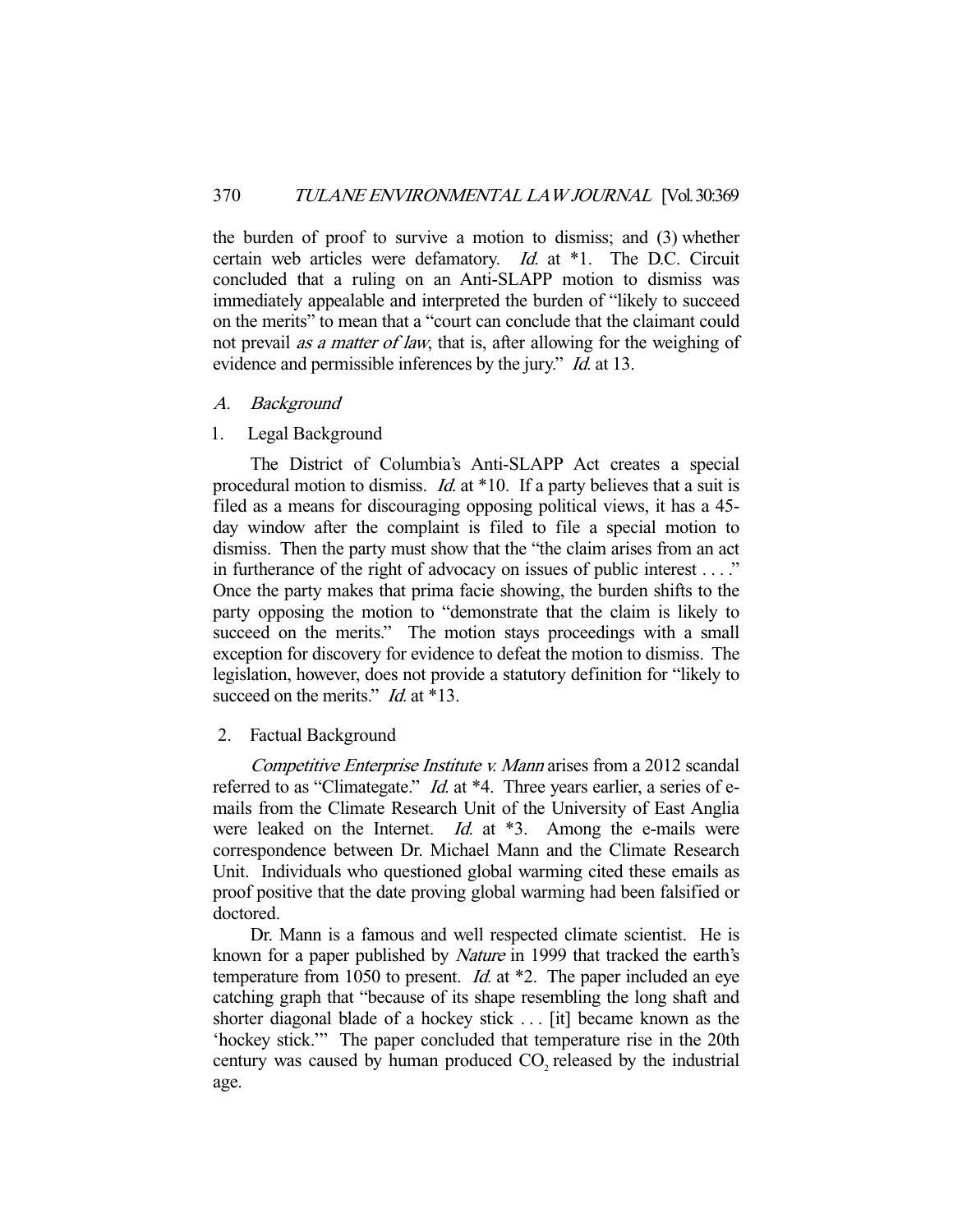After the leaks of the e-mails, conservative blogs run by the National Review began to report on "Climategate." Since Dr. Mann works at Pennsylvania State University, one article on OpenMarket.org compared Dr. Mann to Jerry Sandusky. Id. at \*4. The article concluded that "Mann could be said to be the Jerry Sandusky of climate science, except for instead of molesting children, he has molested and tortured data in service of politicized science that could have dire consequences for the nation and planet. . . ." A second article made similar claims two days later. The future President of the United States, Donald Trump, also commented on "Climategate" on Twitter—claiming that "[g]lobal warming is based on faulty science and manipulated data which is proven by the emails that were leaked." Donald Trump (@real DonaldTrump), TWITTER (Nov. 2, 2012, 11:59 AM), https://twitter.com/ realDonaldTrump/status/264441602636906496.

 Since Trump's election, members of his cabinet have been criticized for their stance on climate change. The President himself has softened his tone on climate change. President Trump recently acknowledged that there is "some connectivity" between human activity and climate change. Jeremy Diamond, Trump Admits 'Some Connectivity' Between Climate Change and Human Activity, CNN (Nov. 22, 2016), http://www.cnn. com/2016/11/22/politics/donald-trump-climate-change-new-york-times/ index.html. He famously boasted on Twitter that "global warming was created by and for the Chinese in order to make U.S. manufacturing noncompetitive. Donald Trump (@realDonaldTrump), TWITTER (Nov. 6, 2012, 11:15 AM), https://twitter.com/realDonaldTrump/status/26589529 2191248385. While Mr. Trump has taken a step back on his climate change rules, Scott Pruitt, his choice for head of the EPA, believes there is disagreement among scientists about the connection between human activity and temperature rise. Coral Davenport & Eric Lipton, Trump Pick Scott Pruitt, Climate Change Denialist, To Lead E.P.A., N.Y. TIMES (Dec. 7, 2016), https://www.nytimes.com/2016/12/07/us/politics/scottpruitt-epa-trump.html?\_r=1.

## B. Court's Decision

 The D.C. Circuit decided two questions of first impression under the Anti-SLAPP Act. First, whether denial of an Anti-SLAPP special motion to dismiss is immediately appealable. Competitive Enterprise Institute v. Mann, No. 14-CV-101, 2016 WL 7404870, at \*1 (D.C. Cir. Dec. 22, 2016). Second, the court needed to determine the amount of evidence necessary to meet the statute's "likely to succeed on the merits" standard. Id.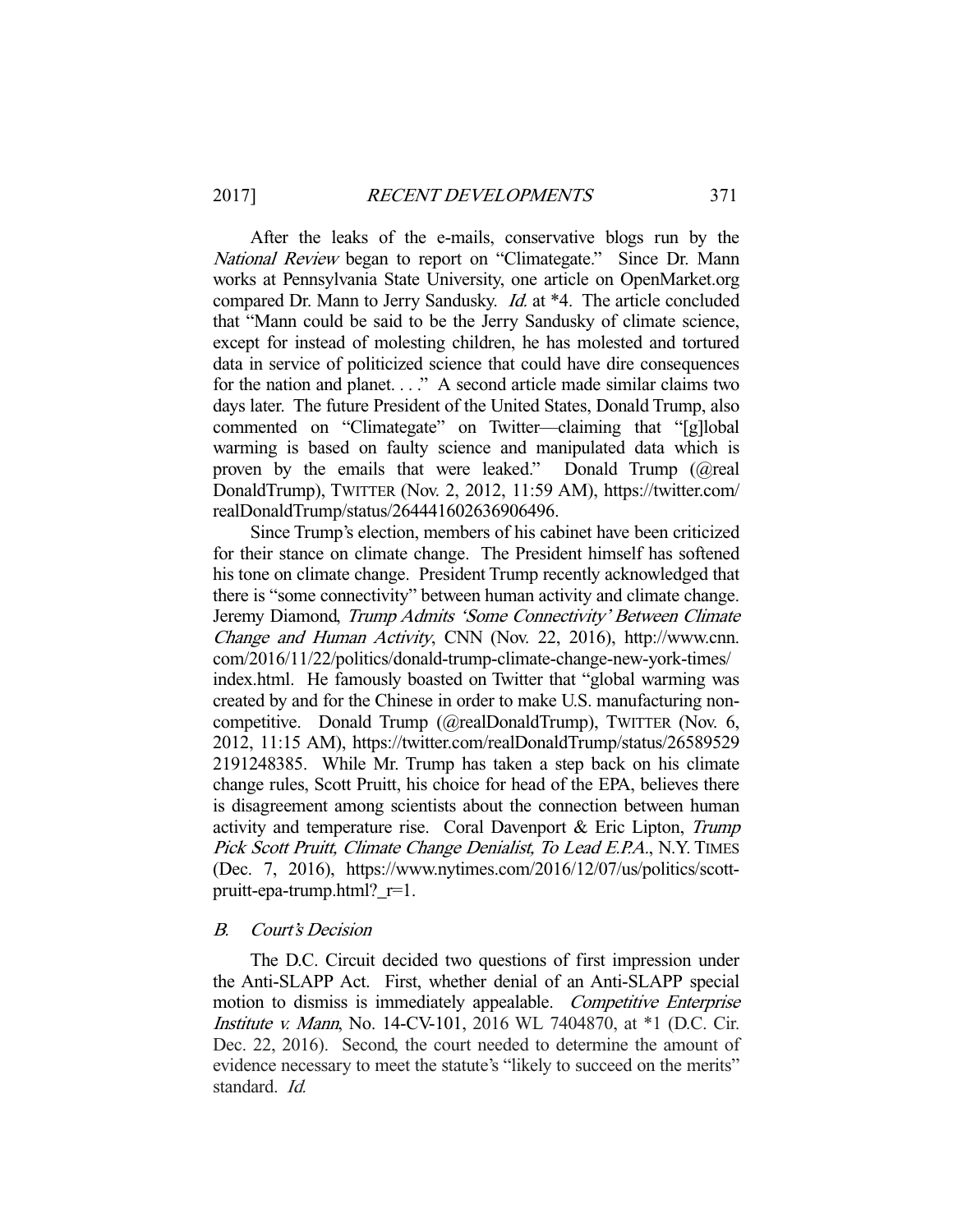The court determined an appeal of an Anti-SLAPP special motion to dismiss is immediately appealable. Id. at \*10. The court looked to the legislative history of the statute to determine whether the purpose of the special motion to dismiss was to protect against frivolous lawsuits designed to chill speech on public interest. *Id.* at \*9. By not allowing an immediate appeal, the ruling on the special motion to dismiss "would be effectively unreviewable on appeal from a final judgment."

 Determining the statutory meaning of "demonstrate that likely to succeed on the merits" was more difficult for the court. The court had to interpret the ambiguous term in a fashion that made sense of the statute as a whole. Id. at \*13. The court quickly defined "on the merits" as a burden shifting mechanism to provide additional evidence greater than that alleged in the complaint. *Id.* at  $*11$ .

 The "likely to succeed" language required deeper analysis. The court determined that "likely to succeed" was not a preponderance of the evidence standard because the legislature would know that legal term of art. Id. at \*12. The court believed that the limited discovery that statute requires is critical to determining what the legislature meant by "likely to succeed." *Id.* at \*13. The court worried about whether the statute raised constitutional issues and whether it could be interpreted to circumvent the right to a jury trial. The court used the canon of constitutional avoidance that will not eliminate the role of the jury by concluding that

the statute respects the right to a jury trial, the standard to be employed by the court in evaluating whether a claim is likely to succeed may result in a dismissal only if the court can conclude that the claimant could not prevail as a matter of law, that is, after allowed for the weighing of the evidence and permissible inferences by the jury.

# C. Conclusion

 In conclusion, the D.C. Circuit interpreted the statute to avoid a constitutional question in an effort to protect free speech. Additionally, the court recognizes that the science of climate change is solid. It understands that comparing the data used to support climate change to criminal sexual abuse displays actual malice toward the scientists conducting the research.

Christopher Swanson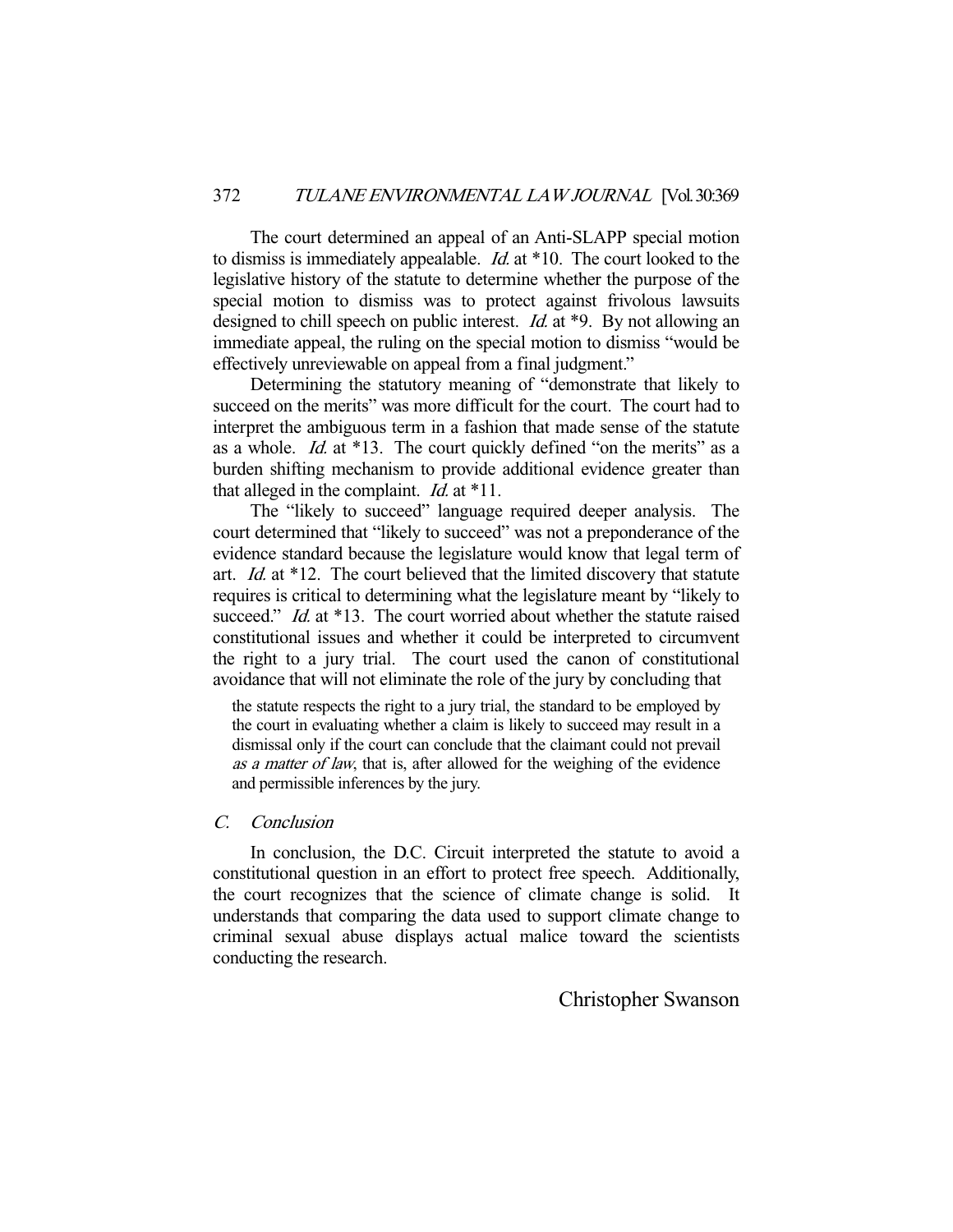# II. CERCLA

# CERCLA: P.H. Glatfelter Co. v. Windward Prospects Ltd., No. 15-3847, 2017 WL 405634 (7th Cir. 2017)

## A. Introduction

 The United States Court of Appeals for the Seventh Circuit recently addressed "whether a discovery order in an ancillary proceeding is immediately appealable when entered by the very same district court that is presiding over the main action." P.H. Glatfelter Co. v. Windward Prospects Ltd., No. 15-3847, 2017 WL 405634, at \*4 (7th Cir. Jan. 31, 2017). Defendant appellee, P.H. Glatfelter Co. (Glatfelter), appealed two district court orders that denied Glatfelter's pretrial motions. Specifically, Glatfelter filed a motion to compel responses from Windward Prospects Ltd. (Windward), a nonparty in the underlying cost recovery action. Ultimately, the Seventh Circuit explained that the federal courts of appeal have jurisdiction over all final district court decisions, but a final decision on the merits is necessary for an appellate court to have jurisdiction over the appeal. Consequently, the Seventh Circuit dismissed the case for lack of jurisdiction.

#### B. Background

 The underlying cost recovery action centers on cleaning up a Superfund site in Wisconsin specifically encompassing parts of the Lower Fox River and Green Bay—a head of the sub-basin of Lake Michigan. United States v. P.H. Glatfelter Co., 768 F.3d 662, 665 (7th Cir. 2014). Beginning in 1998, the Environmental Protection Agency (EPA) and the Wisconsin Department of Natural Resources (WDNR) developed a plan to clean up the Superfund site. At that time, EPA identified Glatfelter as a potentially responsible party (PRP) under CERCLA § 107(a) because "they or their corporate predecessors formerly owned and operated paper mills that discharged wastewater containing PCBs into the River." From 2002 to 2007, EPA issued multiple records of decision that separated the river into operable units for remedial work. Specifically, the remedial work called for dredging the river bed to clean up polychlorinated biphenyls (PCBs) and for capping and covering with sand those areas where dredging would not sufficiently reduce PCBs.

 The PCBs were used to produce carbonless copy paper from the mid-1950s to 1971 and ended up in the Lower Fox River in two ways.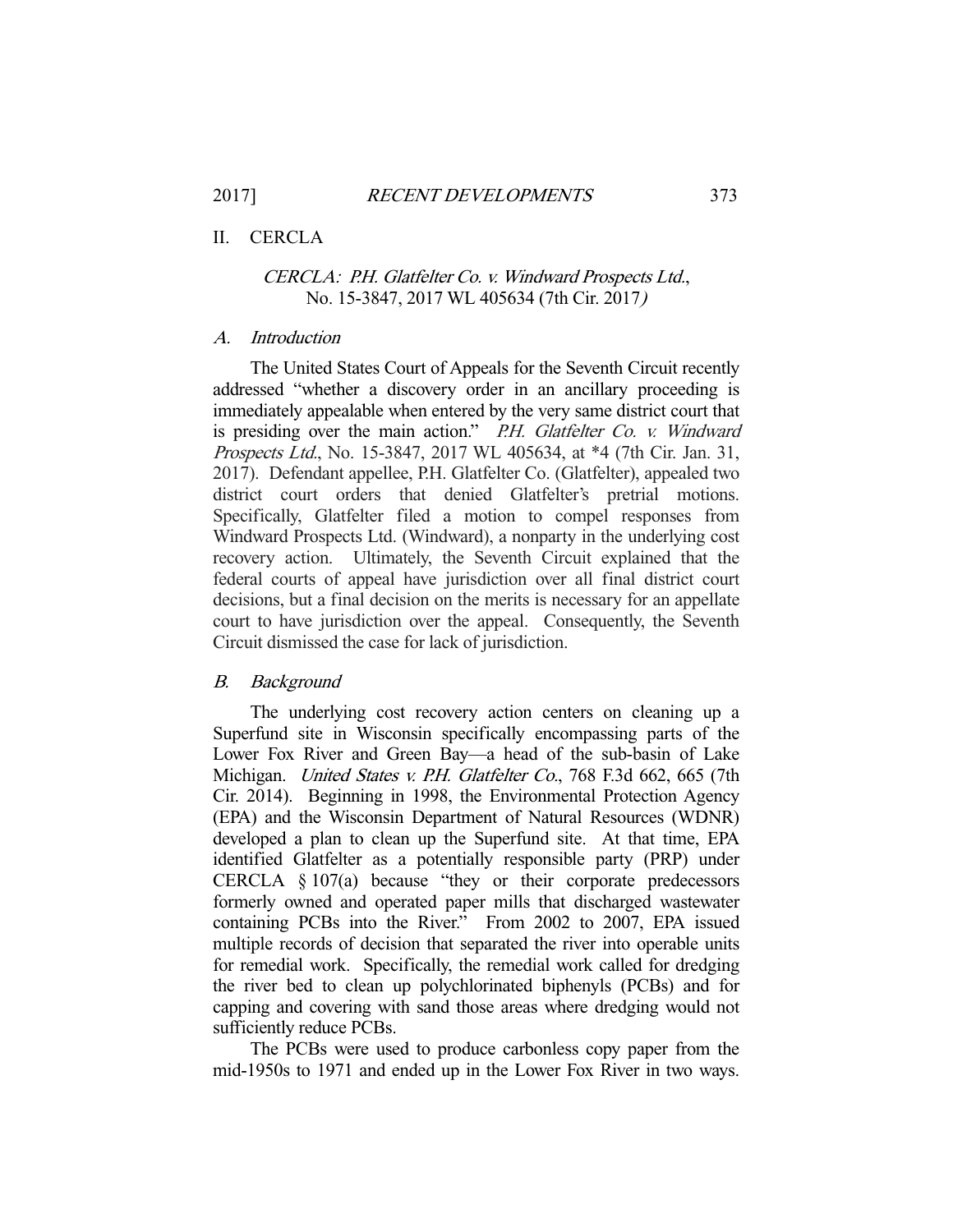NCR Corp. v. George A. Whiting Paper Co., 768 F.3d 682, 688 (7th Cir. 2014). First, the emulsion that was used to coat the copy paper was mixed with wastewater and released into the river. The second way that PCBs ended up in the river was more complicated. Essentially, the paper production process created unusable waste that was sold in bulk to recycling mills that would separate usable fibers from the paper coatings containing PCBs. The waste from this recycling process was combined with the recycling producer's wastewater and dumped into the Lower Fox River. In 2007, the EPA issued a unilateral administrative order directing the PRPs, including Glatfelter, to begin remedial dredging and capping in a specific set of operable units. P.H. Glatfelter Co. v. Windward Prospects Ltd., 2017 WL 405634, at \*1. Glatfelter was sued by two other PRPs who sought recovery on a portion of the \$700 million cleanup bill. In 2014, the Seventh Circuit Court of Appeals ruled that the two PRPs were entitled to equitable contribution for the \$700 million cleanup bill and remanded the action back to the Eastern District of Wisconsin.

 One of the PRPs, Appvion, is the link between Glatfelter and Windward, who is a nonparty in the underlying cost recovery action. Specifically, Appvion is still seeking recovery from Glatfelter in the underlying action, and Windward is "conducting Appvion's defense of CERCLA claims and managing Appvion's responsibility for the Lower Fox River cleanup operations." *Id.* at 2. Glatfelter attempted to obtain discovery through Windward who refused service and maintained that it was not subject to the jurisdiction of the federal courts. Glatfelter then took two steps in order to compel discovery from Windward. Glatfelter instituted an ancillary proceeding in the District of Massachusetts and simultaneously moved to transfer the proceeding to the Eastern District of Wisconsin. Ultimately, the proceeding was transferred, but Judge Griesbach of the Eastern District of Wisconsin denied the motion to compel discovery. Glatfelter appealed the denial. Thus, the specific issue addressed by the Seventh Circuit was whether Glatfelter could appeal a discovery order in an ancillary proceeding when it was entered by the very same district court presiding over the main action.

# C. The Court's Decision

 The Seventh Circuit first recognized that appellate courts have jurisdiction over final district court decisions, but final decisions are limited to decisions that end litigation on the merits. *Id.* at 3. Moreover, pretrial orders, such as the district court's order denying Glatfelter's motion to compel discovery, generally are not final decisions that end litigation on the merits. However, there is an exception to this general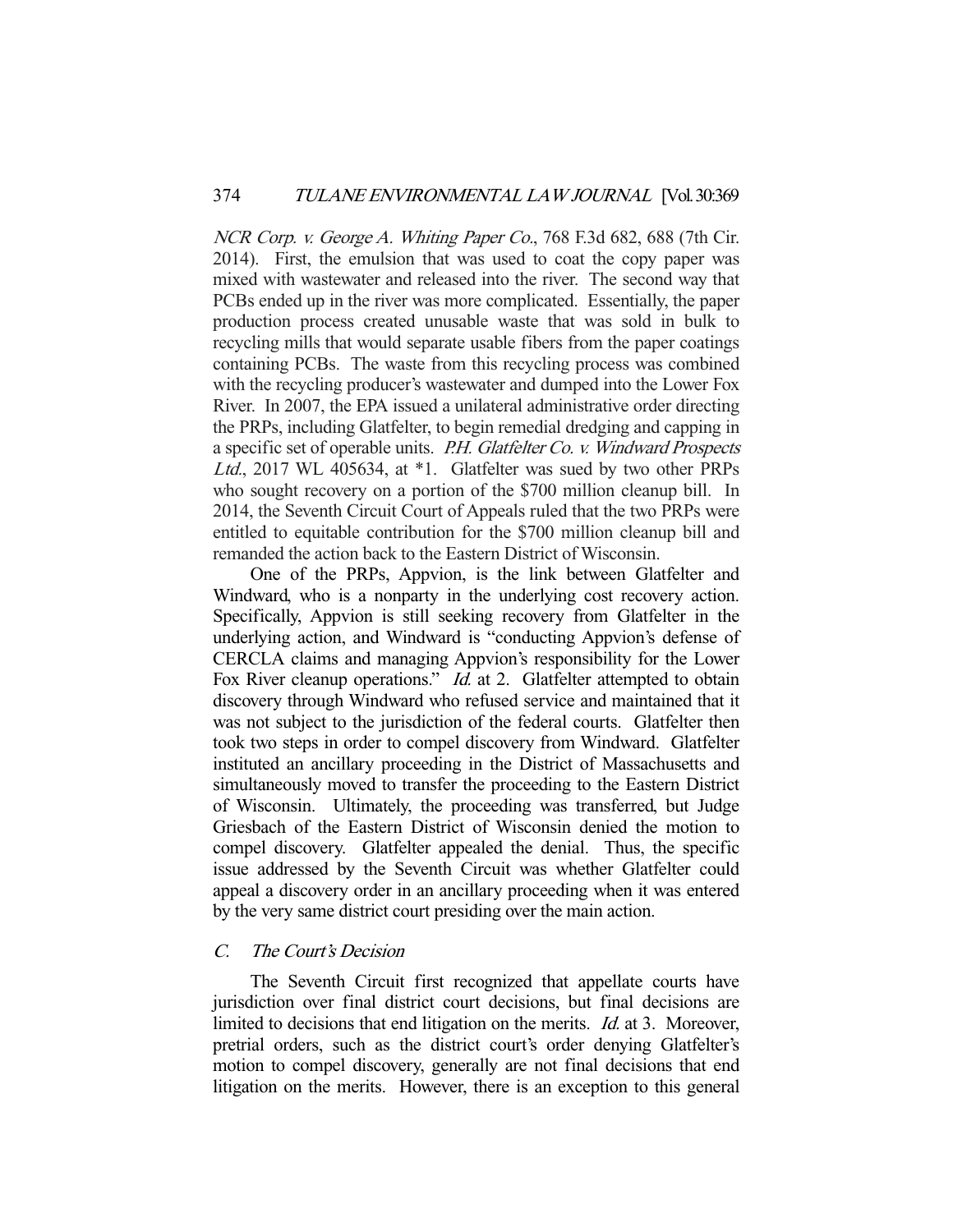rule called the collateral order doctrine. The collateral order doctrine allows appellate review of pretrial discovery orders when the order "conclusively determine[s] the disputed question, resolve[s] an important issue completely separate from the merits of the action, and [is] effectively unreviewable on appeal from a final judgment."

 For the Seventh Circuit, whether an order is effectively unreviewable on appeal from a final judgment was a determinative factor. See id. at 6. The court had never directly ruled on that issue, but other circuit courts had. Those courts concluded that because the circuit court will have appellate jurisdiction to review pretrial discovery orders issued by district courts in their circuit after final adjudication, pretrial orders should not be immediately appealable. Glatfelter attempted to skirt around this rationale by arguing that the instant action began in the District of Massachusetts, which is outside of the Seventh Circuit's jurisdiction. However, the court recognized that the action had been transferred to the Eastern District of Wisconsin, which is within the Seventh Circuit's jurisdiction. Moreover, the court pointed out that Glatfelter did not demonstrate how appellate review of the district court's denial was precluded from appellate review after a final adjudication on the merits. Ultimately, the court concluded that because Glatfelter can obtain review of the district court's denials when a final judgment is entered, the appeals court lacked jurisdiction to review the orders.

## D. Conclusion

 The Seventh Circuit's opinion may only delay Glatfelter in the underlying cost recovery action, however, whether Glatfelter can obtain discovery from Windward presents an interesting issue that remains unresolved. Specifically, the Seventh Circuit did not foreclose appellate review over the pretrial discovery order that currently precludes Glatfelter from obtaining discovery from Windward. The court only limited review of that order until there is a final adjudication on the merits in the underlying action. Thus, if Glatfelter is going to convince the Seventh Circuit to overrule the district court's denial of its motion to compel discovery from a nonparty to the underlying cost recovery action, Glatfelter is simply going to have to wait until a final judgment is entered in the underlying action. Ultimately, this drags out the issue of how much each PRP will pay for cleaning up this Superfund site in Wisconsin.

Joshua Sanchez-Secor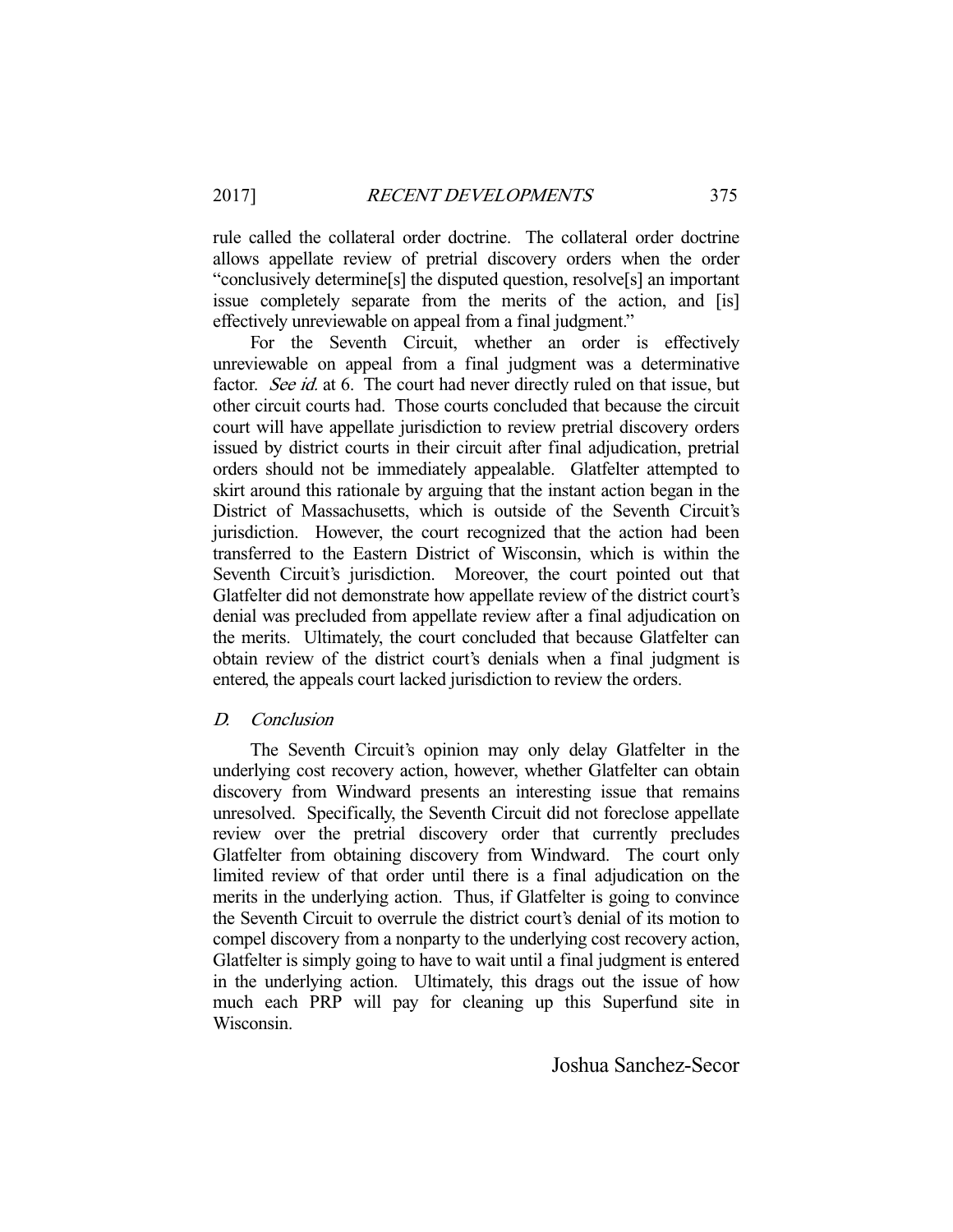#### III. CLEAN WATER ACT

# Catskill Mountains Chapter of Trout Unlimited, Inc. v. EPA (Catskill III): The Second Circuit Declares the Water Transfers Rule a Reasonable Construction of the Clean Water Act

#### A. Background

 The phrase "water transfer" describes an activity that transports or links waters of the United States without applying the waters to an industrial, municipal, or commercial use along the way. Catskill Mountains Chapter of Trout Unlimited, Inc. v. EPA (Catskill III), Nos. 14-1823, 14-1909, 14-1991, 14-1997, 14-2003, 2017 WL 192707, at \*2 (2nd Cir. Jan. 18, 2017). Examples of water transfer mechanisms include artificial tunnels and channels; natural streams and water bodies; and active pumping or passive direction. *Id.* at  $*4$ . In areas where surrounding water is not potable and especially in the Western United States, which faces a scarcity of usable water sources, water transfers are a crucial part of the water-supply infrastructure by conveying water to homes, farms, cities, and factories. *Id.* at \*2. At issue in this case is the water transfer, which conveys water from the Schoharie Reservoir in the Catskill Mountains of New York state via the Shandaken Tunnel into the Esopus Creek to eventually quench the thirst of New York City. Id. at \*1- 2.

 Despite the aforementioned importance of water transfers in the water-supply infrastructure, some have criticized the Environmental Protection Agency (EPA) for its longstanding decision not to subject water transfers to the National Pollutant Discharge Elimination System (NPDES) permitting program, which was established in Section 402 of the Clean Water Act (CWA). *Id.* at \*2. Aside from some narrow exceptions, the CWA makes "the discharge of any pollutant by any person" illegal without an NPDES permit. 33 U.S.C. § 1311(a) (2012). The CWA defines "discharge" as "any addition of any pollutant to navigable waters from any point source" where "navigable waters" refers to "the waters of the United States, including the territorial seas." 33 U.S.C. §§ 1362(12)(A), 1362(7) (2014).

 The critics' main complaint is that water transfers are analogous to ballast water in ships because the water transfer process has the unintended consequence of transferring not only water, but also pollutants, from one water body to another. Catskill III, 2017 WL 192707, at \*2. As a result, water transfers can potentially harm the local ecosystems, economies, and public health of the receiving water body.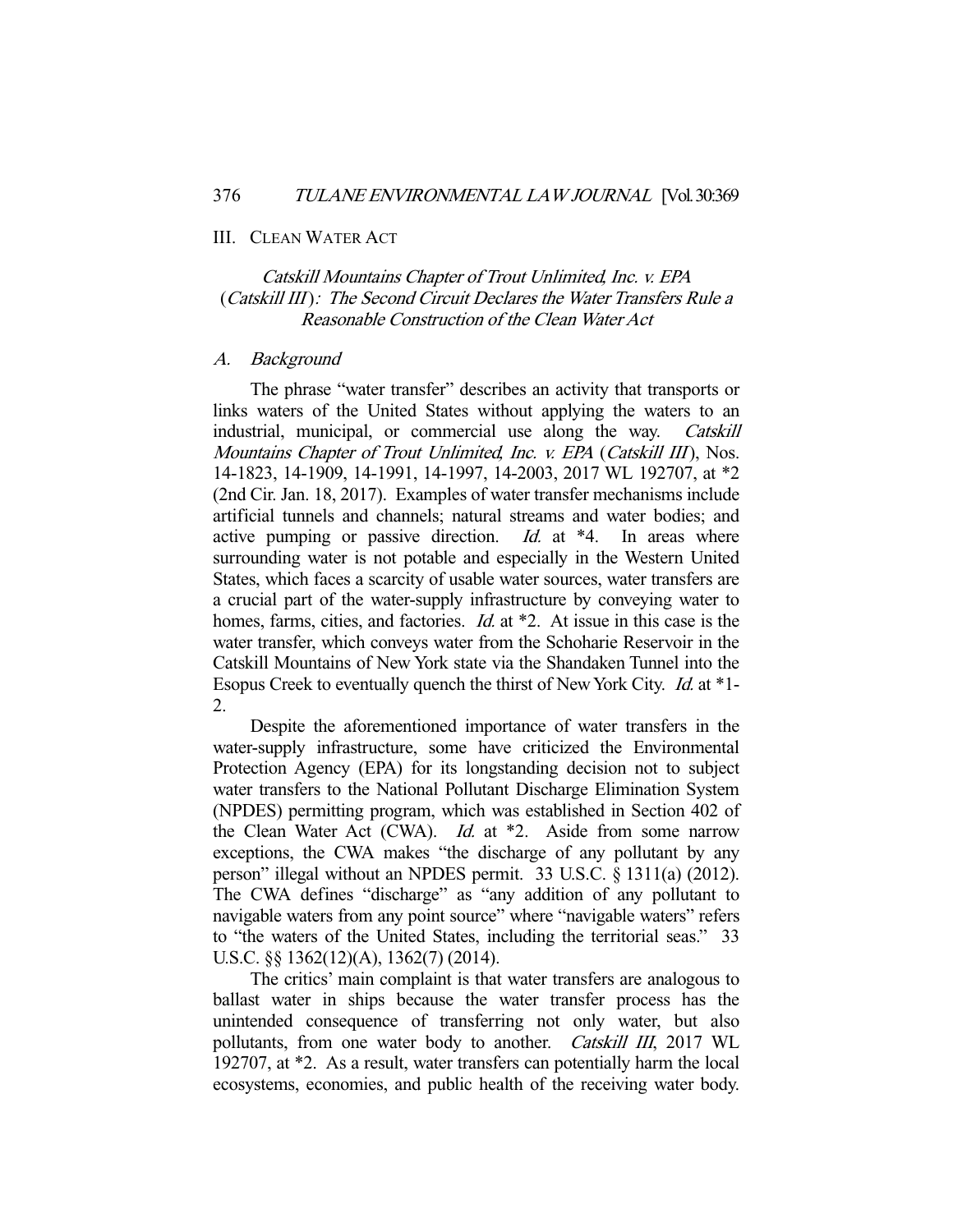For example, in the case at hand, the water transfer from the Schoharie Reservoir into Esopus Creek allegedly raises turbidity levels at a popular fishing spot. John Herzfeld, Judges Explore Deferring to EPA on Water Transfer Rule, BLOOMBERG BNA (Dec. 3, 2015), https://www.bna. com/judges-explore-deferring-n57982064242/. Additionally, while proponents of the EPA's hands-off approach have alleged that NPDES permitting would inflict such onerous costs on water systems so as to justify the immunity from NPDES permitting, the critics insist that such allegations have never been sufficiently supported by evidence. Moreover, the critics argue that exempting water transfers from NPDES permitting thwarts the CWA's main goal "to restore and maintain the chemical, physical, and biological integrity of the Nation's waters." 33 U.S.C. § 1251(a) (2012); Catskill III, 2017 WL 192707, at \*26.

 Because the EPA had only informally explained its hands-off stance on water transfers, in the 1990s and early 2000s environmental groups asserted that NPDES permits were required for certain water transfers in a number of successful lawsuits, including the precursors to this case— Catskill I and Catskill II. Id. at \*4. The EPA's defeat was attributable to the courts' reluctance to defer to the EPA because the agency's position was not sufficiently formal to receive deference from the courts. This prompted the EPA to promulgate the "National Pollutant Discharge Elimination System (NPDES) Water Transfers Rule" (Rule) in 2008 to formalize its stance that water transfers are excluded from the NPDES permitting program. Id. at \*5. The Rule explains that certain water transfers are exempt from NPDES permitting "because they do not result in the 'addition' of a pollutant" if water is "conveyed from one water of the U.S. to another water of the U.S." 73 Fed. Reg. 33,697 at 33,699 (June 13, 2008) (codified at 40 C.F.R.  $\S$  122.3(i)). This is justified on the "unitary-waters" reading of the CWA's text: even when a water transfer moves pollutants, this is not an "'addition' . . . because the pollutant is already present in 'the waters of the United States.'" Catskill III, 2017 WL 192707, at  $*5$ . That is, the phrase "the waters of the United States" refers to a single unit rather than individual water bodies, so the pollutant is already present in "the waters of the United States." Id. at \*11.

 In response, environmental groups as well as some state, provincial, and tribal governments challenged the Rule in the United States District Court for the Southern District of New York. Id. at \*6. The district court granted summary judgment in favor of the plaintiffs after finding the Rule to be an unreasonable interpretation of the CWA. *Id.* at \*7. On January 18, 2017, the United States Court of Appeals for the Second Circuit reversed the district court, holding that the Water Transfers Rule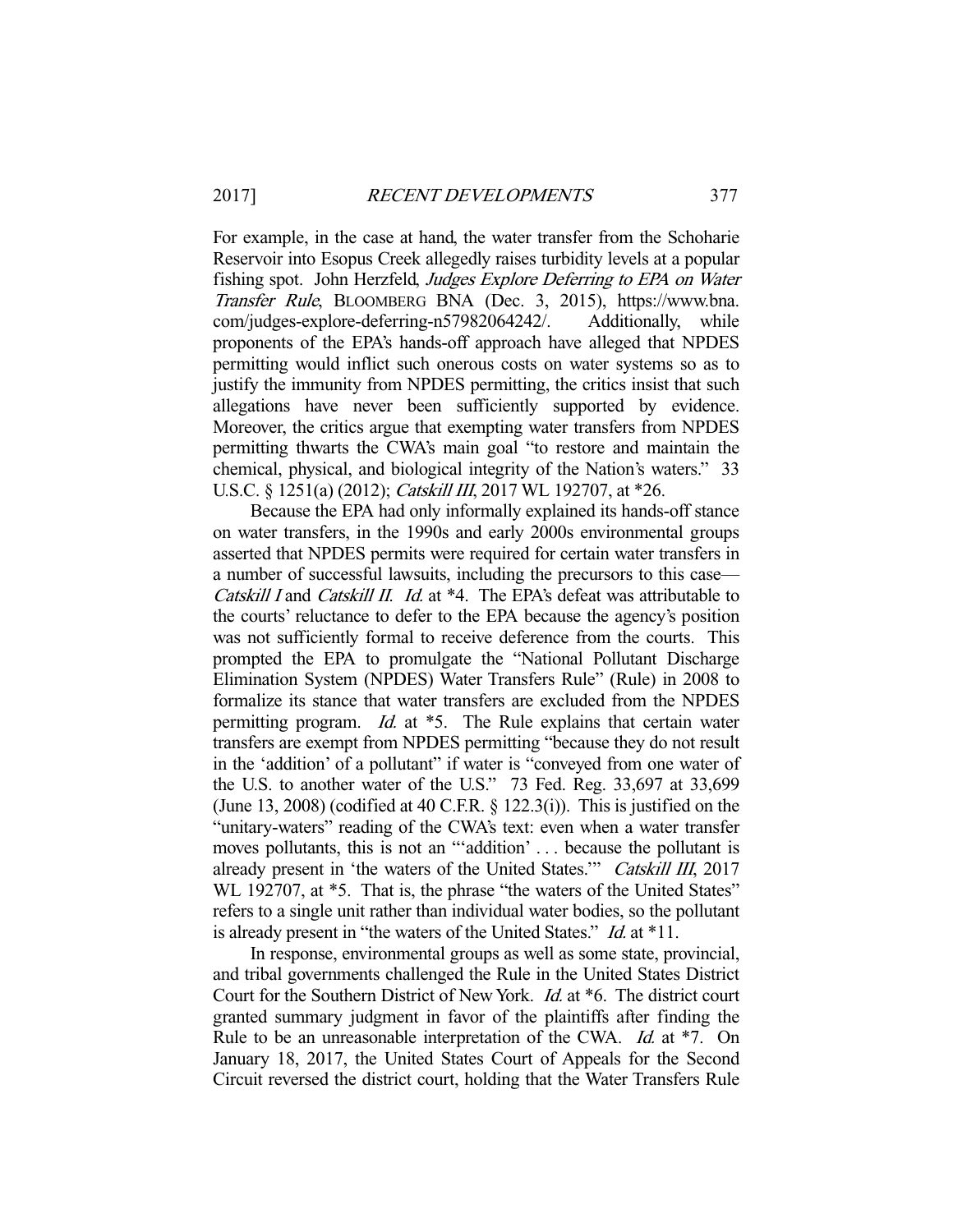is a reasonable construction of the CWA supported by a reasoned explanation.

# B. Court's Decision

#### 1. Chevron Step One

 Under Chevron step one, the reviewing court asks whether the statute speaks directly to the issue at hand. *Id.* at \*8. If congressional intent is unambiguous, then this clarity resolves the issue because both the reviewing court and the agency must uphold Congress' unambiguously expressed wishes. Like the district court, the Second Circuit concluded that the CWA does not clearly indicate whether water transfers should be subject to NPDES permits. The Second Circuit reached this conclusion after analyzing the CWA's text, structure, and purpose; traditional canons of statutory construction; and its prior holdings in *Catskill I* and *Catskill II* (these decisions ruled certain water transfers subject to NPDES permits but are distinguishable because they concerned the EPA's pre-Rule informal stance). Id. at \*8-14. Most pertinently, the court said the phrase "waters of the United States" is ambiguous in the CWA. *Id.* at \*11. Additionally, while the purpose of the CWA is to restore and maintain the quality of the Nation's water, this is not necessarily to be pursued at all costs such that states no longer have water allocation authority. *Id.* at  $*14-15$ . After finding no resolution, the court proceeded to *Chevron* step two. *Id.* at \*17.

## 2. Chevron Step Two

 Under Chevron step two, the reviewing court asks whether the agency's rule is based on a permissible interpretation of the statute and backed by a reasoned explanation. *Id.* at  $*17-18$ . If so, then the reviewing court is not to disturb the agency's rule even if the agency's rule is neither the only possibility nor the "best" one in the court's eye. Id. at  $*17$ . This is based on the assumption that ambiguity in a statute is an indication that Congress intended the agency to resolve the matter. Under Chevron step two, the Second Circuit disagreed with the district court and found the Rule to be a reasonable interpretation of the CWA. In fact, while acknowledging that it might not be the best interpretation to promote the CWA's overall goal of restoration and protection, the court said it "view[s] the EPA's promulgation of the Water Transfers Rule here as precisely the sort of policymaking decision that the Supreme Court designed the Chevron framework to insulate from judicial second- (or third-) guessing." *Id.* at  $*2$ .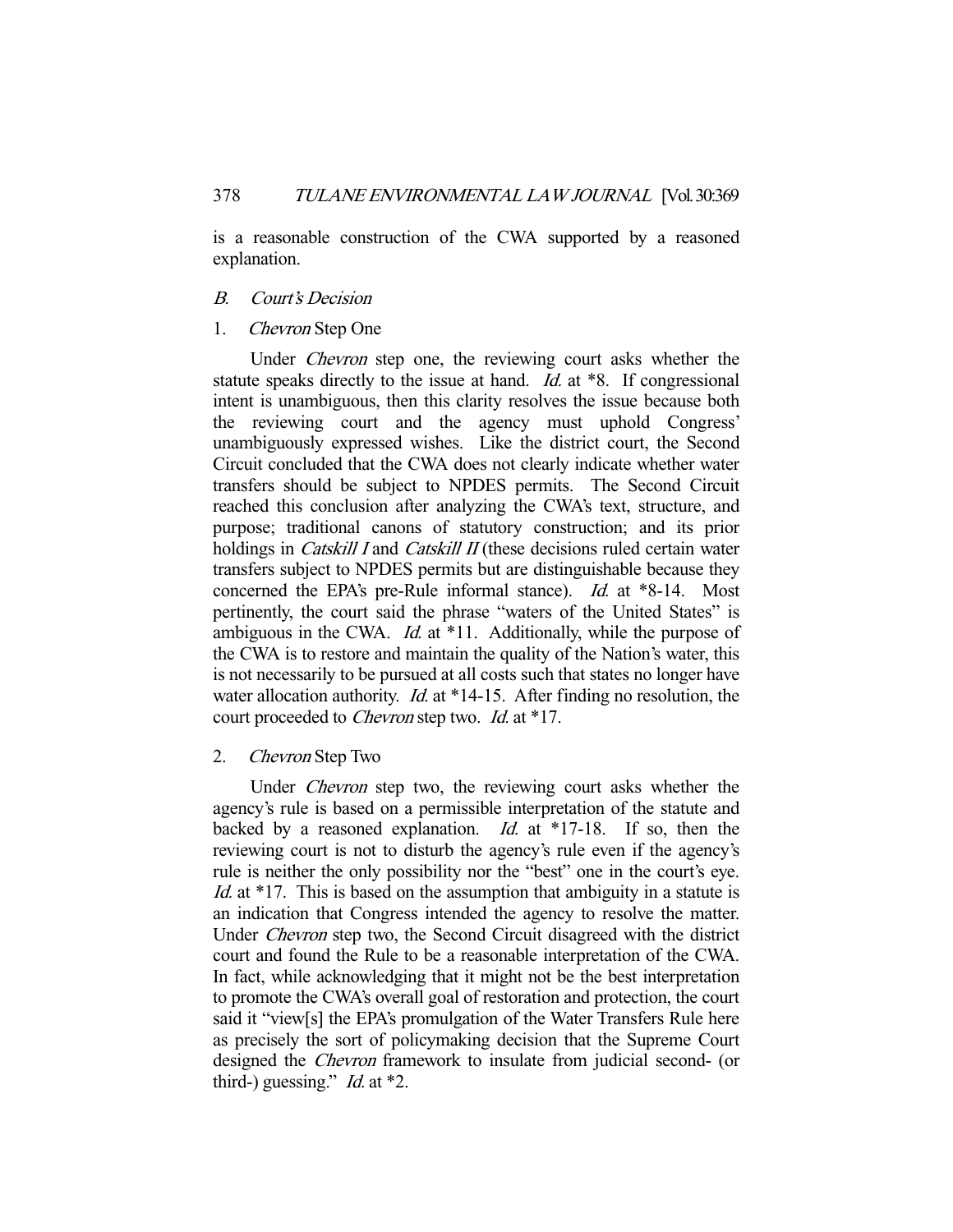The Second Circuit initially considered whether the EPA had provided a rational explanation for the Rule. Id. at \*20. The court answered in the affirmative based on a number of reasons proffered by the EPA. Specifically, the Rule was based "on a holistic interpretation of the Clean Water Act that took into account the statutory language, the broader statutory scheme, the statute's legislative history, the EPA's longstanding position that water transfers are not subject to NPDES permitting, congressional concerns that the statute not unnecessarily burden water quantity management activities, and the importance of water transfers to U.S. infrastructure."

 Having found a reasoned explanation, the court next sought to determine whether the Rule is a reasonable interpretation of the CWA. Id. at \*21. First, the court said that Congress' silence concerning the fact that water transfers have never been subject to NPDES permits in the nearly four decades since the CWA's enactment is an indication of congressional acceptance of the EPA's position. Second, the court asserted that the Supreme Court's failure in South Florida Water Management District v. Miccosukee Tribe of Indians to explicitly conclude that the unitary-waters theory is unreasonable suggests that the theory is potentially reasonable; therefore, the Rule, which is based on the unitary-waters theory, could also be considered reasonable. Id. at \*22-23. The court said that the Eleventh Circuit's decision in Friends of the Everglades v. South Florida Water Management District (Friends I) upholding the Rule under Chevron deference is additional case law support for the Rule's reasonableness. *Id.* at \*22-24. Third, the court explained that another factor in favor of the Rule's reasonableness is that compliance with NPDES permitting might be too costly and disruptive to water distribution entities.  $Id$  at  $*25$ . Fourth, the court found that the Rule's reasonableness was buoyed by the alternative regulation measures that can cover water transfers, such as nonpoint source programs, other federal statutes and regulations, and state permitting programs. In conclusion, the Second Circuit declared the Rule entitled to Chevron deference as a reasonable construction of the CWA supported by a reasoned explanation. *Id.* at \*27.

#### 3. Dissent

 Judge Chin dissented from the majority and found the Rule to be an unreasonable interpretation of the CWA. Catskill III, 2017 WL 192707, at \*27 (Chin, J., dissenting). Judge Chin believed the issue is resolvable under Chevron step one: the text and structure of the CWA unambiguously express congressional intent to prohibit the unpermitted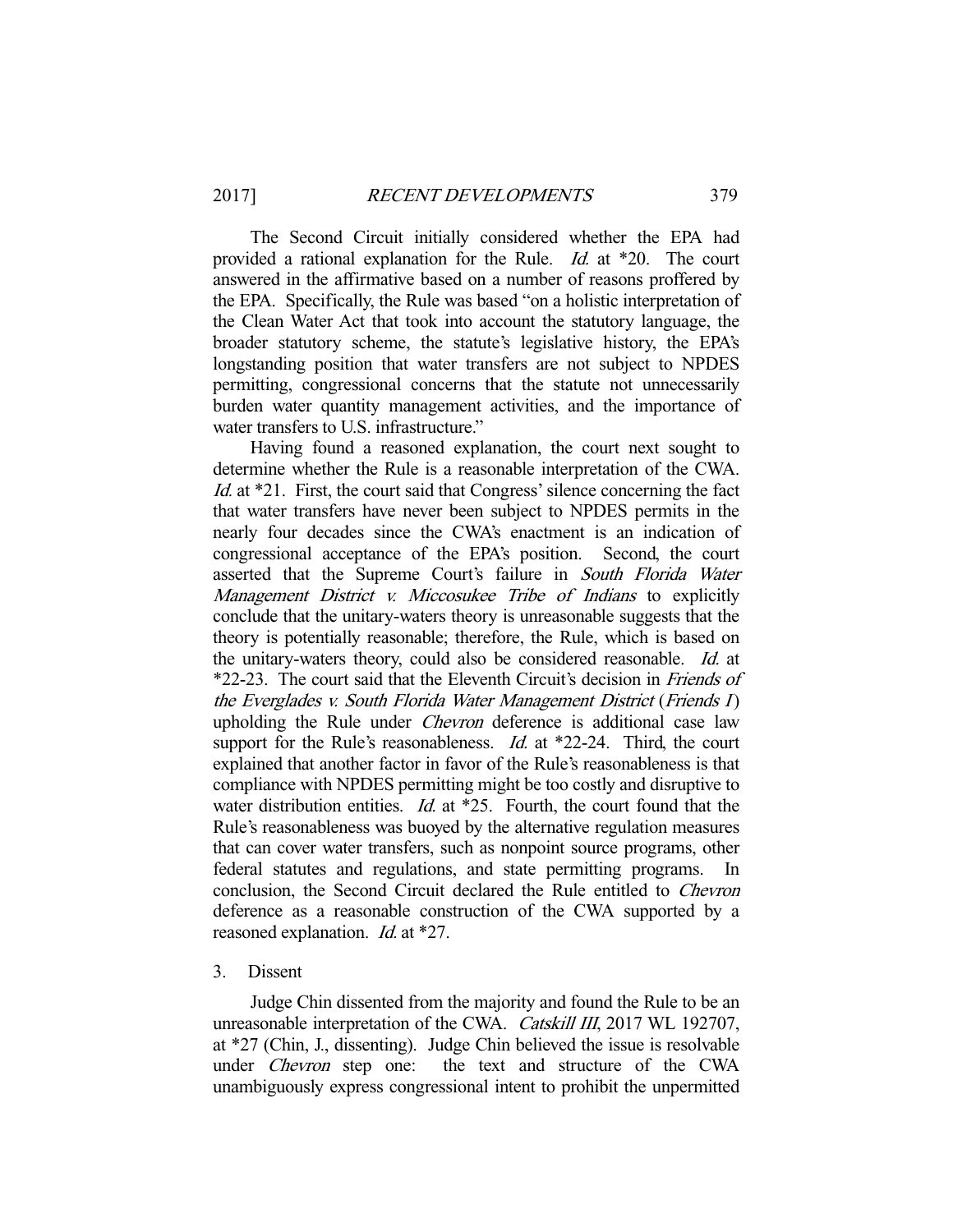movement of polluted water from one water body to a distinct water body. *Id.* at \*28. Even if there is ambiguity in the CWA, Judge Chin said that the Rule is an unreasonable, arbitrary, and capricious construction of the CWA, and therefore is not entitled to deference under Chevron step two. Judge Chin also pointed out that the Rule is flawed because the unitary-waters theory upon which it is premised is inconsistent with prior Second Circuit and Supreme Court decisions which have characterized the unitary-waters theory as contrary to the CWA's text and purpose.

# C. Future of Water Transfers

 The situation leaves much to be desired for those concerned with water quality. For example, while engaging in *Chevron* step two, the Second Circuit explains that part of the Rule's reasonableness is the EPA's assurances that there are other pollution mitigation mechanisms that can cover water transfers instead of NPDES permitting. Catskill III, 2017 WL 192707, at \*25. Yet, the mere existence of such other mechanisms does nothing to protect the quality of water bodies on the receiving end of water transfers if these alternatives are not utilized. The case symbolizes the EPA's decades-long, hands-off policy and acknowledges that, with the exception of Pennsylvania, the states have taken a similar stance where water transfers are concerned. Id. at \*4. Moreover, for states that are desperate for potable water, it is seemingly contrary to their own interests to take it upon themselves to implement pollution mitigation mechanisms that will likely be viewed as costly, time-consuming, and restrictive. Thus, it appears doubtful that the EPA and most states will take the initiative to regulate water transfers to a satisfactory degree for those concerned with water quality.

 If the case is challenged further, there is a slight possibility that the Supreme Court would invalidate the Rule to uphold the CWA's goal of water quality protection. South Florida Water Management District v. Miccosukee Tribe of Indians, 541 U.S. 95, 108 (2004). In an assessment of the unitary-waters theory in Miccosukee, the Supreme Court seemed dissatisfied with the unitary-waters theory but also acknowledged that applying the NPDES permitting program to water transfers may raise the costs of water distribution prohibitively. Catskill III, 2017 WL 192707, at \*22. However, the opinion continued that "[o]n the other hand, it may be that such permitting authority is necessary to protect water quality and that the States or EPA could control regulatory costs by issuing general permits to point sources associated with water distribution programs." Miccosukee, 541 U.S. at 108 (emphasis added).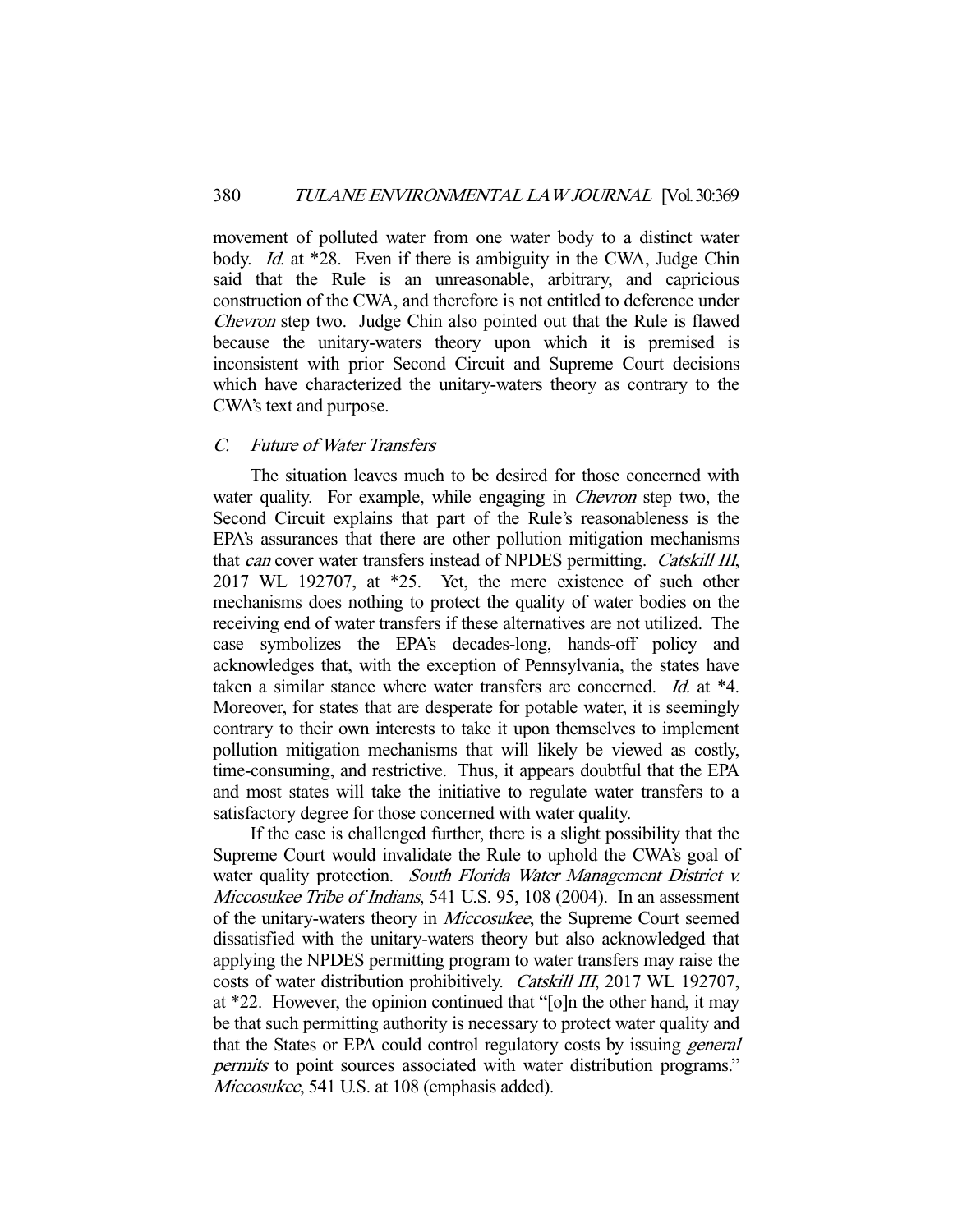Though not distinguished in *Catskill III*, permits in the NPDES program fall under two categories—individual and general. NPDES Wastewater & Stormwater Permits, U.S. ENVTL. PROTECTION AGENCY, (Feb. 15, 2017, 6:43 PM), https://www3.epa.gov/region9/water/npdes/. An individual permit is developed with the design and water quality standards of a particular facility in mind. A general permit contains overall effluent limitations and other requirements for a category of discharges within a geographical area. In fact, general permits are designed for activities for which it would be administratively, financially, or scientifically difficult to ascertain exact limitations, such as stormwater and agricultural discharges as well as offshore oil and gas exploration facilities. National Pollutant Discharge Elimination System (NPDES): About NPDES, U.S. ENVTL. PROTECTION AGENCY (Feb. 15, 2017, 11:57 PM), https://www.epa.gov/npdes/about-npdes#types. The EPA's stance as outlined in the Rule and as upheld by the Second Circuit is that water transfers should not be subject to either type of permit. Catskill III, 2017 WL 192707, at \*5-7.

 A solution which might have struck a better balance between two noteworthy interests—protecting water quality and preserving water allocation flexibility—and eased the minds of those concerned with water quality is to subject water transfers to general NPDES permits. In fact, in Catskill III, the Second Circuit cited its own opinion in Catskill II when recalling that the flexibility of the NPDES program, such as "general permits" and "consideration of costs in setting effluent limitations," enables "federal authority over quality regulation and state authority over quantity allocation to coexist without materially impairing either." *Id.* at \*16. Utilizing general NPDES permits in the water transfer context could at least establish some minimum national water quality standards while controlling costs and maintaining the states' ability to allocate water.

The *Miccosukee* case was decided before the EPA issued a regulation adopting a final rule concerning the unitary-waters theory upon which the Rule is premised.  $Id$  at \*23. Therefore, it is possible that the unitary-waters theory and the Rule will receive Chevron deference if challenged in the future. However, for those concerned with water quality, the Supreme Court's apparent dissatisfaction with the unitary-waters theory as well as the suggestion to use general permits in Miccosukee at least give some glimmer of hope that a Supreme Court challenge to the Water Transfers Rule could be successful. *Id.* at \*22.

Kristen Hilferty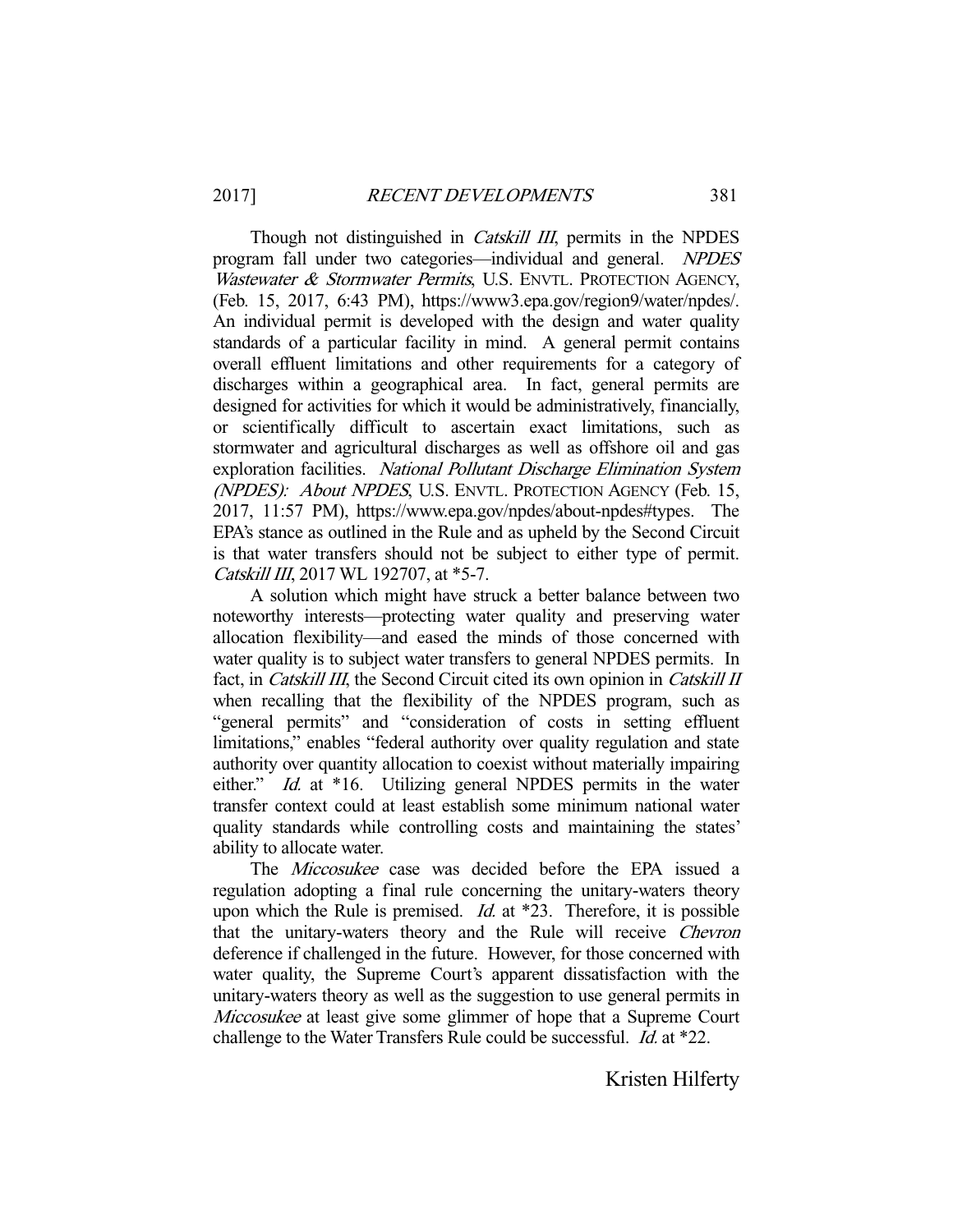# IV. PROPOSED LEGISLATION: LOCAL ENFORCEMENT FOR LOCAL LANDS ACT

War on Western Lands: Recent Proposals To Change Federal Management of Public Lands in H.R. 621, H.R. 622, and H.J. Res. 46

#### A. Background

 Since the Division of Forestry, the predecessor of the United States Forest Service, began the process of withdrawing lands for federal use with the Forest Reserve Act of 1891, public lands have been both a way of life and a point of contention in the West. Our History, U.S. FOREST SERV., https://www.fs.fed.us/learn/our-history (last visited Feb. 10, 2017). Then came the National Park Service in 1916, which was tasked with conserving and protecting unimpaired natural and cultural resources that have been set aside as parks and leaving them "unimpaired for the enjoyment of future generations." Evolution of an Idea, NAT'L PARK SERV., https://www.nps.gov/americasbestidea/templates/timeline.html (last visited Feb. 12, 2017). Finally, the Bureau of Land Management (BLM) was created in 1946 with the merging of the General Land Office, created in 1812, and the U.S. Grazing Service. Our Heritage, Our Future, BUREAU LAND MGMT., https://www.blm.gov/wo/st/en/info/ history.html (last visited Feb. 13, 2017). BLM is tasked with managing public land resources for energy production, livestock grazing, recreation, and timber production, while also protecting the natural resources found on over 245 million surface acres of BLM public land. Who We Are, What We Do, BUREAU LAND MGMT., https://www.blm. gov/wo/st/en/info/About\_BLM.html (last visited Feb. 13, 2017).

 Public lands are a hot button issue that only western states tend to worry about because most other states have minimal amounts of federal land, while 47% of all land in the twelve western states is owned by the federal government. Quoctrung Bui and Margot Sanger-Katz, Why the Government Owns So Much Land in the West, N.Y. TIMES (Jan. 5, 2016), https://www.nytimes.com/2016/01/06/upshot/why-the-govern ment-owns-so-much-land-in-the-west.html. This means that people thousands of miles away in Washington, D.C., are making decisions regarding the management practices of almost half of the land in the West, many without any understanding of the Western way of life. A way of life wherein families have been grazing cattle on federal lands for generations, and where the hope of striking gold or black gold keeps miners and oil men searching western lands for the next big boom. It is a different world, and it is one which most Westerners feel that Easterners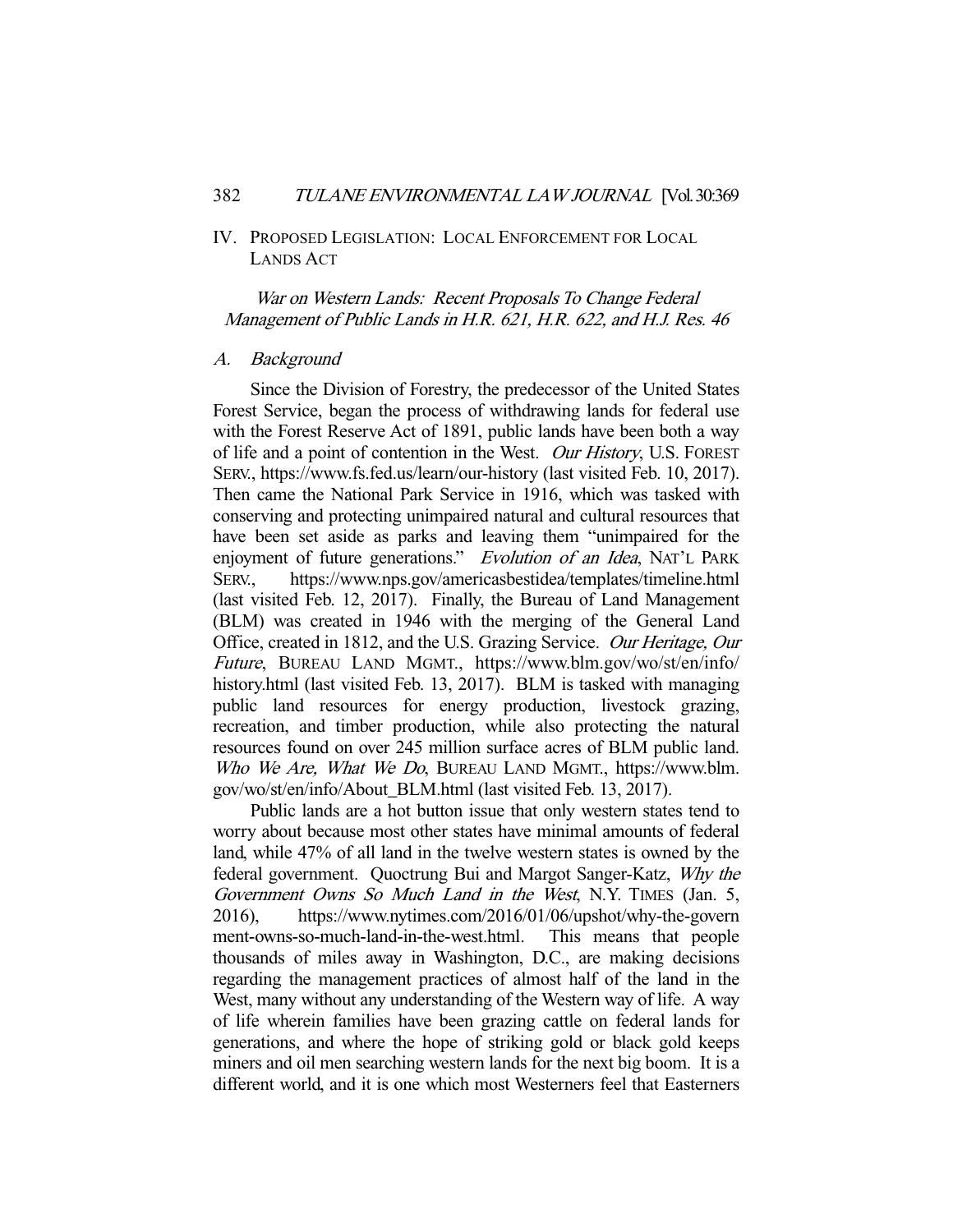have never understood. On the one hand there are environmentalists and conservation groups that want more restrictions on public land to allow for better preservation of the natural habitat and for protection of wildlife. On the other hand are ranchers, farmers, miners, and businessmen who want to profit off the land and do not want any oversight from the big bad federal government.

 After over a century of controversy, this slow burning fire seems to have finally come to an explosive point. With current legislative proposals to expand oil drilling in national parks, to privatize federal public lands or convert federal lands to state lands, and to strip land management agencies of their power to enforce federal laws, it seems as though the federal government is starting to give in to the demands of many of the western states.

# B. Proposed Legislation

 With House Resolution 622, introduced by Representative Chaffetz of Utah, the process of trying to dismantle federal power over public lands in the West begins. Local Enforcement for Local Lands Act, H.R. 622, 115th Cong. (1st Sess. 2017). If passed, the bill would prevent the United States Forest Service and the Bureau of Land Management from having any law enforcement functions, and instead it would give funding to the states to manage the lands and to enforce federal law on federal lands. The bill would effectively hand over control of federal lands to the states instead of the federal government, all while allowing the states to use grants from the federal government to manage the land. While this may seem like a small step, it is analogous to making a small crack in a dam with hopes that the whole thing will come crumbling down soon after. Once land management is turned over to the state governments, the fear is that states that believe in limiting regulation and choose not to enforce the current federal laws may open the parks up to commercialization, exploitation by big business, and even poaching.

 House Resolution 621, also introduced by Representative Chaffetz, proposes that the legislature direct the Secretary of the Interior to sell selected federal lands in the states of Arizona, Colorado, Idaho, Montana, Nebraska, Nevada, New Mexico, Oregon, Utah, and Wyoming. Disposal of Excess Federal Lands Act of 2017, H.R. 621, 115th Cong. (1st Sess. 2017). The lands at stake in this bill are all lands that had been "previously identified as suitable for disposal, and for other purposes." The bill makes an exception for lands that have been identified for state selection, lands subject to recreation and public purpose conveyance applications, lands identified for local government use, and lands allotted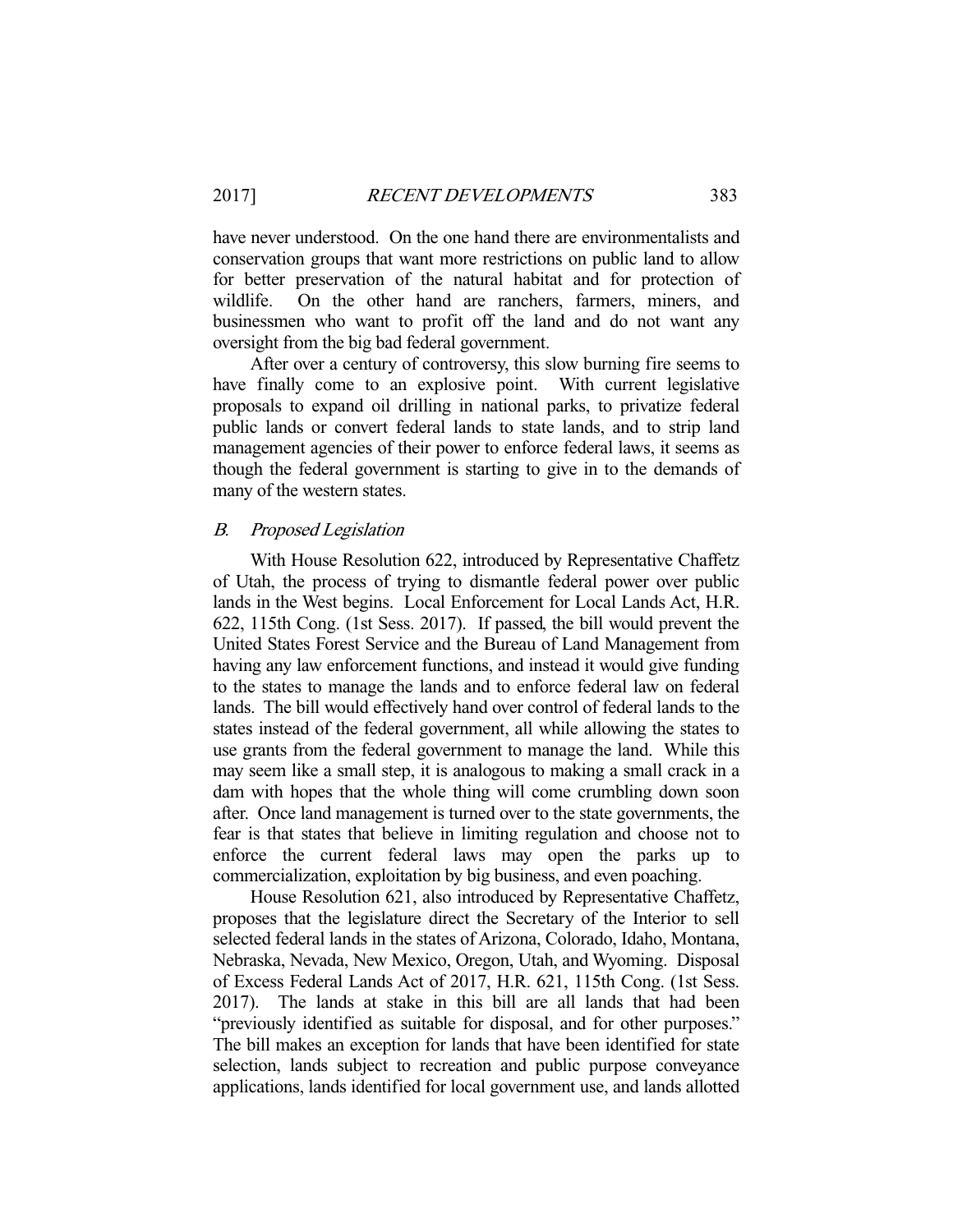to Native American tribes. The result would mean that western states, like Representative Chaffetz's home state of Utah, could pick up these federal lands for their own use and management as well, regardless of whether or not the previously discussed H.R. 622 were to pass.

 House Joint Resolution 46, introduced by Representative Gosar of Arizona, asks for a repeal of a National Park Service rule that allows for the National Park Service to decline the drilling rights of private parties that own the mineral rights beneath national park surfaces if the National Park Service finds that the drilling would pose a danger to the environment. H.R.J. Res. 46, 115th Cong. (2017). This would only apply to national parks that have "split-estate ownership" of surface and underground resource rights, such as "Everglades National Park, Mammoth Cave National Park and Theodore Roosevelt National Park." Darryl Fears, This Lawmaker Wants To Ease Rules on Drilling in National Parks, and Conservationists Aren't Happy, WASH. POST (Feb. 1, 2017), https://www.washingtonpost.com/news/energy-environment/wp/ 2017/02/01/this-lawmaker-wants-more-drilling-in-national-parks-and-hejust-became-more-powerful/?utm\_term=.ed50a939d800. According to opponents of the bill, it would weaken the National Park Service's authority to control against drilling. As it is, the National Park Service has no way to receive compensation from drilling companies if they drill beyond the region in which they are permitted, and the financial assurance for cleanup is capped far below the true cost to clean up the land after the disruption of drilling. However, Representative Gosar claims that the bill would only serve to roll back the changes to the National Park Service rule that were put in place by the Obama administration, not change the original rule created in 1970. In fact the bill only states that Congress disapproves of the 2016 rule "relating to 'General Provisions and Non-Federal Oil and Gas Rights' (81 Fed. Reg. 77972 (Nov. 4, 2016))," and the rule would revert back to the previous version. H.R.J. Res. 46, 115th Cong. (2017).

## C. Analysis

 These three proposals, when taken together, signal major changes coming for national parks, national forests, and BLM lands, as well as for the agencies that manage those lands. If even one of these bills were to pass, a war over western lands would erupt, with the lands themselves becoming the casualties.

 What is the reasoning behind taking back the lands? That depends on who is answering the question and what kind of business they are in. To some western governors, usually excluding the Pacific states, the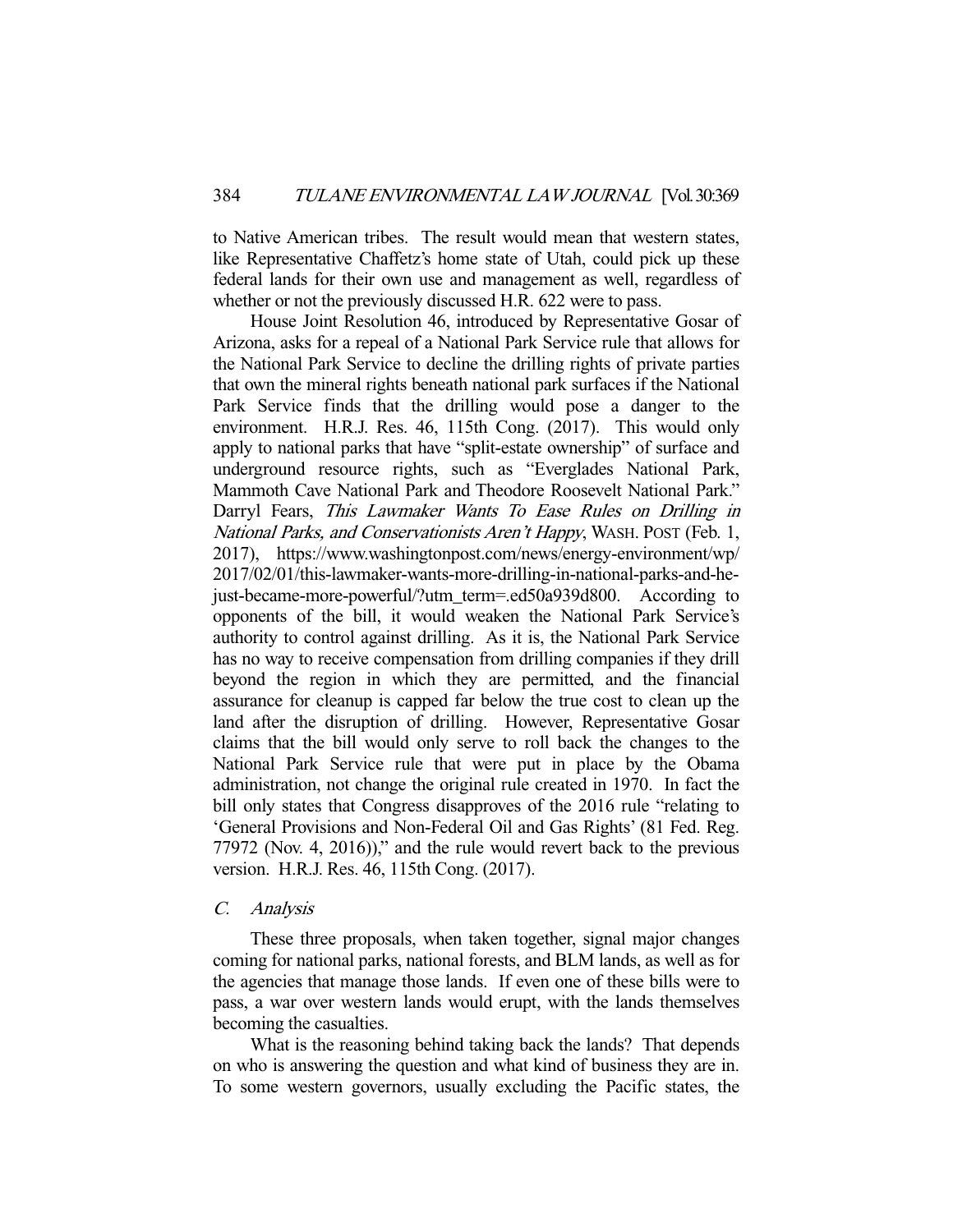point of contention is often federal restrictions on industries that can bring jobs and money into the state. In 2012, Utah and its Governor Garry Herbert hosted governors from Colorado, Idaho, Nevada, and Wyoming to ask the federal government to give their states more control of the land within their borders. The states felt that recreational access and energy development were being needlessly inhibited by the federal government. John M. Glionna, Western Land War: 5 States Fight D.C. for Control of Federal Areas, L.A. TIMES (Apr. 26, 2012), http://articles. latimes.com/2012/apr/26/nation/la-na-nn-land-war-20120426. The governors that met came from states that are largely impacted by the management of these lands. After all, the federal government owns 84.5% of the land in Nevada, 57.4% of the land in Utah, 50.2% of the land in Idaho, 43.3% of the land in Wyoming, and 36.6% of the land in Colorado. Even in the more developed state of California, 45.3% of the land is owned by the federal government. Frank Jacobs, *Just How Much* Land Does the Federal Government Own—and Why?, BIG THINK, http://bigthink.com/strange-maps/291-federal-lands-in-the-us. For many western states there will always be an underlying frustration with what is seen as having to constantly play host to federal agencies and federal rules within their own state boundaries.

 However, a study from Utah released in the same year that the governors met showed that taking over the land management of the state of Utah would cost the state government approximately \$275 million a year. Quoctrung Bui and Margot Sanger-Katz, Why the Government Owns So Much Land in the West, N.Y. TIMES (Jan. 5, 2016), https:// www.nytimes.com/2016/01/06/upshot/why-the-government-owns-somuch-land-in-the-west.html. In order for states to be able to fund the management, they would likely need to both raise the price for grazing and mining permits as well as ask the federal government for federal funding. This indicates that the desire for a transfer of lands is more about a sense of state pride and sovereignty than it is about making money from public lands.

 None of these bills have passed the house yet, and there is no guarantee that they ever will; but, in the current political environment of the country, this flood of proposed legislation favoring changing western public lands is a clear sign of things to come. Some of the more controversial proposals will likely be withdrawn or not make it out of their subcommittees, but less drastic versions may come to replace them and pass through a highly polarized Congress and fall on President Trump's desk. Only time will tell what is going to happen, but it seems imminent that changes are coming for federal land management. Unless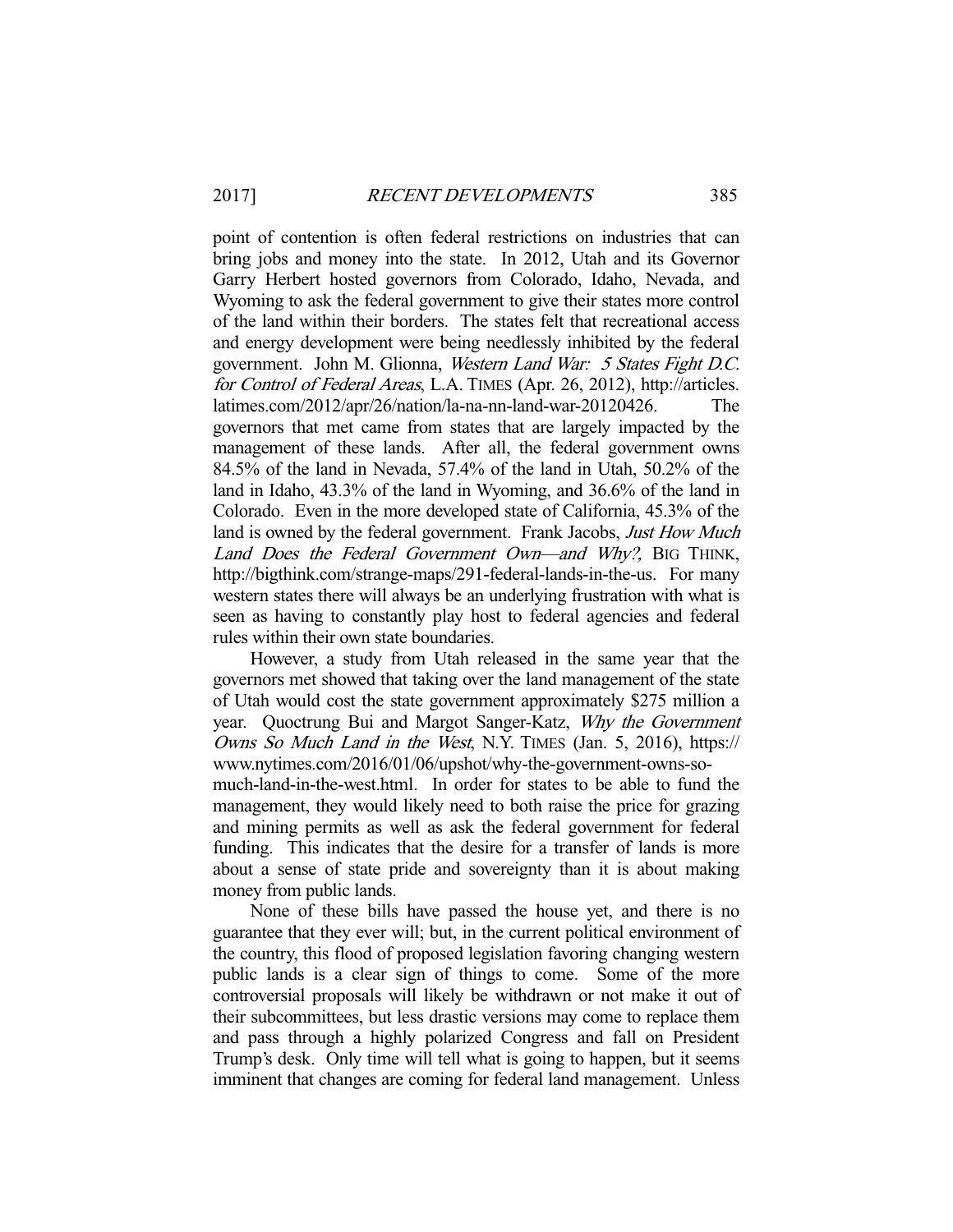the public keeps a careful eye on Congress's activities, the changes to federal land management may happen without the public even realizing it.

# Amelia Carder

# V. INTERNATIONAL DEVELOPMENTS

# The Standing Committee of the National People's Congress Passes China's First Environmental Protection Tax Law

## A. Background

 China's rapid modernization, fueled by a heavy reliance on coal, has resulted in a degradation of the nation's environment and one of the world's worst cases of air pollution. Yan-Lin Zhang & Fang Cao, Fine Particulate Matter (PM2.5) in China at a City Level, Sci. REP. 5, 1 (2015), http://www.nature.com/articles/srep14884. Therefore, on December 25, 2016, during the Twenty-Fifth session of the Twelfth Standing Committee of the National People's Congress, Chinese lawmakers passed China's first environmental tax law. Liu Weibing, China Focus: China To Introduce Environmental Tax for Enhanced Pollution Control, XINHUANET (Dec. 26, 2016, 9:53 PM), http://news. xinhuanet.com/english/2016-12/25/c\_135931561.htm. The Environment Tax Law (tax law) will go into effect on January 1, 2018, allowing lawmakers time to draft regulation for implementation of the tax law during 2017. The tax law states how much enterprises and public institutions must pay in taxes for different types of pollutants. Chen Qingqing, Environmental Protection Tax To Be Binding Measure To Tackle Pollution; Could Raise as Much as \$7.2b Annually, GLOBAL TIMES (Dec. 26, 2016, 10:59), http://www.globaltimes.cn/content/10258 24.shtml. The tax rate will be "1.2 yuan (\$0.17) per unit of atmospheric pollution, 1.4 yuan per unit of water pollution, 5 yuan per tonne of coal waste and 1,000 yuan per tonne of 'hazardous waste.'" Jason Lee, China To Levy New Taxes in Bid To Strengthen Pollution Fight, REUTERS (Dec. 25, 2016, 3:31 AM), http://www.reuters.com/article/us-chinaenvironment-idUSKBN14E05T. In the "Table of Taxable Items" and "Amount of Environmental Protection Tax," the tax law specifies which pollutants are taxable but notably fails to include carbon dioxide. Chinese National People's Congress Network, Law of the People's Republic of China on Environmental Protection Tax, NAT'L PEOPLE'S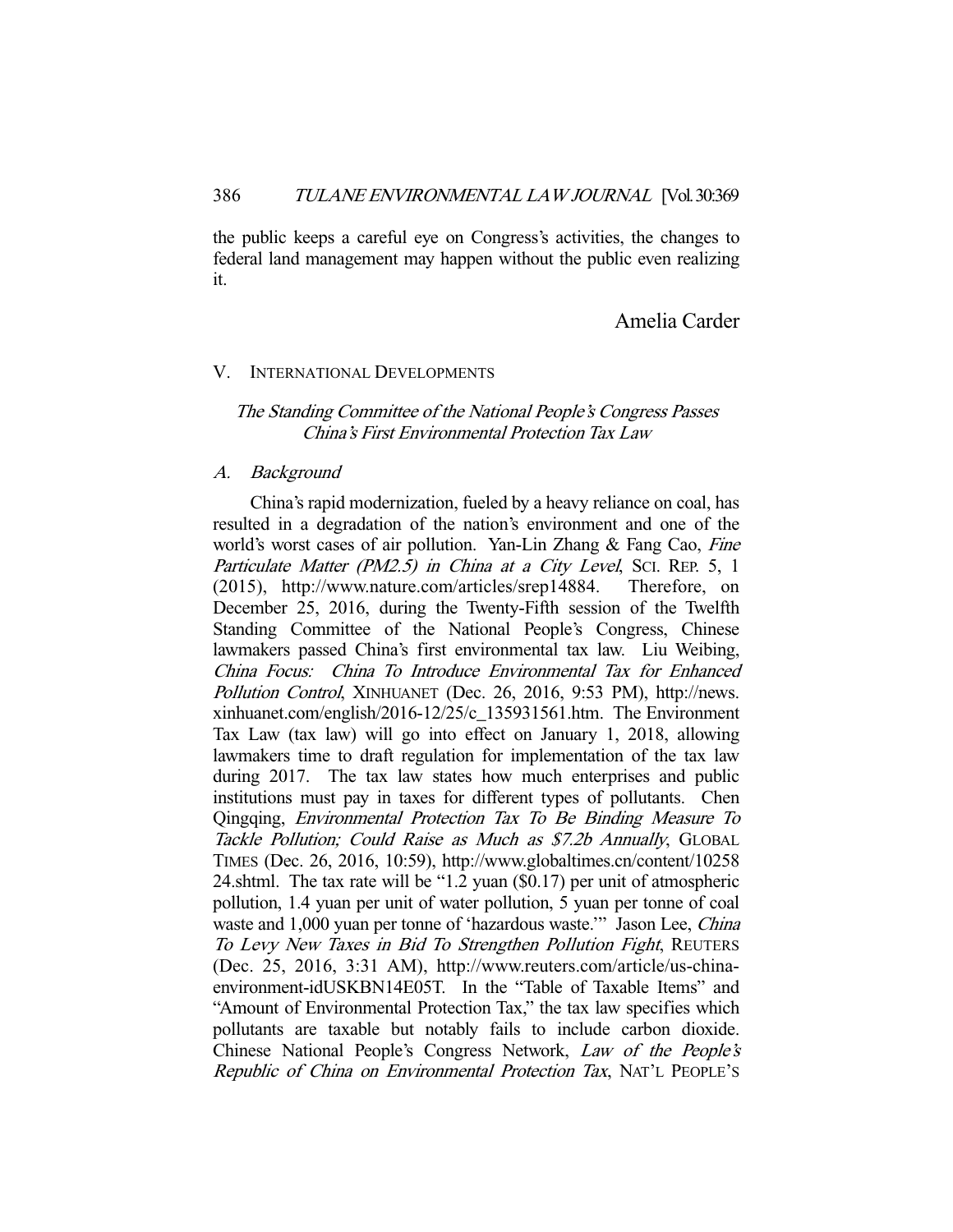CONGRESS PEOPLE'S REPUBLIC CHINA, http://www.npc.gov.cn/npc/ xinwen/2016-12/25/content\_2004993.htm; Liu Weibing, China Focus: China To Introduce Environmental Tax for Enhanced Pollution Control, XINHUANET (Dec. 25, 2016, 9:53 PM), http://news.xinhuanet.com/ english/2016-12/25/c\_135931561.htm.

 The tax law, which is China's first independent tax on environmental pollution, focuses on making companies more accountable for their pollution and more responsible for protecting the environment by instituting a system of taxes and levies. The new tax law will not only bind companies to pay taxes based on certain pollutants, but it will also act as a lever for investment in cleaner technologies. Zhang Chun, China Issues Draft on Environmental Taxes To Combat Pollution, CHINADIALOGUE (Nov. 6, 2015), https://www.chinadialogue.net/ article/show/single/en/7975-China-issues-draft-on-environmental-taxesto-combat-pollution. The tax law will replace the current system of nonbinding pollution fees that has failed to alleviate China's pollution crisis. Jia Kang, head of the Chinese Ministry of Finance's Research Institute for Fiscal Science, stated that "[p]urely relying on traditional administrative interventions is clearly no longer adequate to deal with the current problems."

## B. Analysis

 An estimated 4400 people die daily in China due to the high levels of airborne particulate matter, which are produced from various types of combustion, industrial processes, electric power plants, and the burning of fossil fuels. ROBERT A. RHODE & RICHARD A. MULLER, AIR POLLUTION IN CHINA: MAPPING OF CONCENTRATIONS AND SOURCES 11 (PLoS ONE eds., 2015). Richard Muller and Robert Rhode of Berkeley Earth found that coal emissions contribute the most to China's air pollution; and, according to National Energy Administration Data, China receives about "64 percent of its primary energy from coal." Alex Morales, China Air Pollution Kills 4,000 People a Day: Researchers, BLOOMBERG (Aug. 13, 2015, 1:00 PM), https://www.bloomberg.com/ news/articles/2015-08-13/china-air-pollution-kills-4-000-people-a-dayresearchers. In December of 2016, multiple Chinese cities were placed under pollution and smog alerts, and even more alarming is the fact that twenty-three of these cities, including China's capital city of Beijing, were under red alert due to serious air pollution. Smog Alert Issued in 61 Chinese Cities, ARIRANG NEWS (Jan. 3, 2017), https://www.youtube. com/watch?v=dwleGIu3qF4. Christian Shepherd, China Wants 23 Northern Cities Put on Red Alert for Smog, REUTERS (Dec. 16, 2016,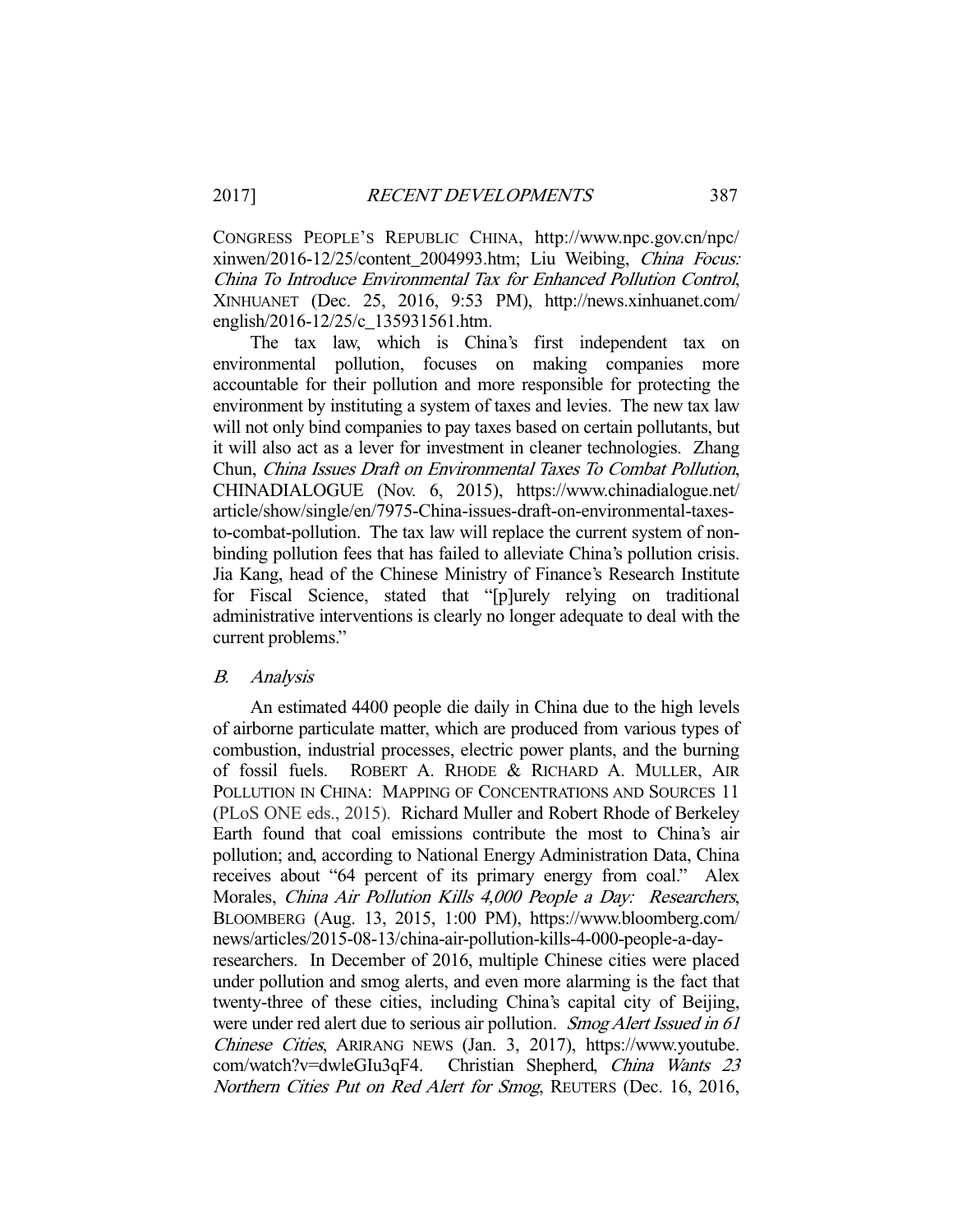8:27 AM), http://www.reuters.com/article/us-china-pollution-idUSKB N1450GI. China has a four-tier warning system for severe weather in which red is the most serious tier and is activated only after the Air Quality Index reaches 500 or more after four consecutive days of heavy air pollution, including two days of severe air pollution. *Beijing, Tianjin* Issue Red Alerts for Air Pollution, MINISTRY ENVTL. PROTECTION PEOPLE'S REPUBLIC CHINA (Dec. 12, 2016), http://english.mep.gov.cn/ News\_service/media\_news/201612/t20161216\_369155.shtml.

 In March of 2016, Li Keqiang, Premier of the State Council, acknowledged the extensive air pollution problem facing China and stated the government's focus on improving environmental standards and air quality. Liu Qin, 13th Five-Year Plan Is the First To Include PM2.5 Targets, CHINADIALOGUE (Aug. 3, 2016), https://www.chinadialogue.net/ article/show/single/en/8696-13th-Five-Year-Plan-is-the-first-to-include-Reducing carbon emissions is central to China's Thirteenth Five-Year Plan (FYP), which includes proposals to limit emissions from coal burning industries and vehicles as well as to promote clean production and low-carbon industries. Highlights of Proposals for China's 13th Five-Year Plan, XINHUANET (Nov. 4, 2015, 4:56 PM), http://news.xinhuanet.com/english/photo/2015-11/04/c\_134 783513.htm. The FYP caps coal-fired power generating capacity to 1100 gigawatts (GW) in 2020, up from the current capacity of 920 GW; and, in order to adhere to this coal capacity target, China has suspended 104 power projects that were either planned or under construction. Zachary Davies Boren, China Suspends 104 Planned Coal Power Plants, ENERGY DESK GREENPEACE (Jan. 16, 2017, 9:30 AM), http://energydesk. greenpeace.org/2017/01/16/china-coal-power-overcapacity-crackdown/.

 China's previous pollution fee system allowed local officials from China's Ministry of Environmental Protection to disrupt the process of levying charges against polluting companies and resulted in abuse of the system. Under the new tax law, local officials from China's Ministry of Environmental Protection will only be responsible for monitoring polluters, and local tax officials will be responsible for enforcing and collecting the environmental tax from polluters. Alice Bryant, China Places a New Tax on Pollution, VOA LEARNING ENG. (Jan. 2, 2017), http://learningenglish.voanews.com/a/china-places-a-new-and-highertax-on-pollution/3656140.html. This will ensure that local governments do not exempt from fees those firms that contribute to fiscal revenues. When the tax law takes effect, it is estimated that China will collect around 50 billion yuan every year from environmental taxes. Chen Qingqing, Environmental Protection Tax To Be Binding Measure To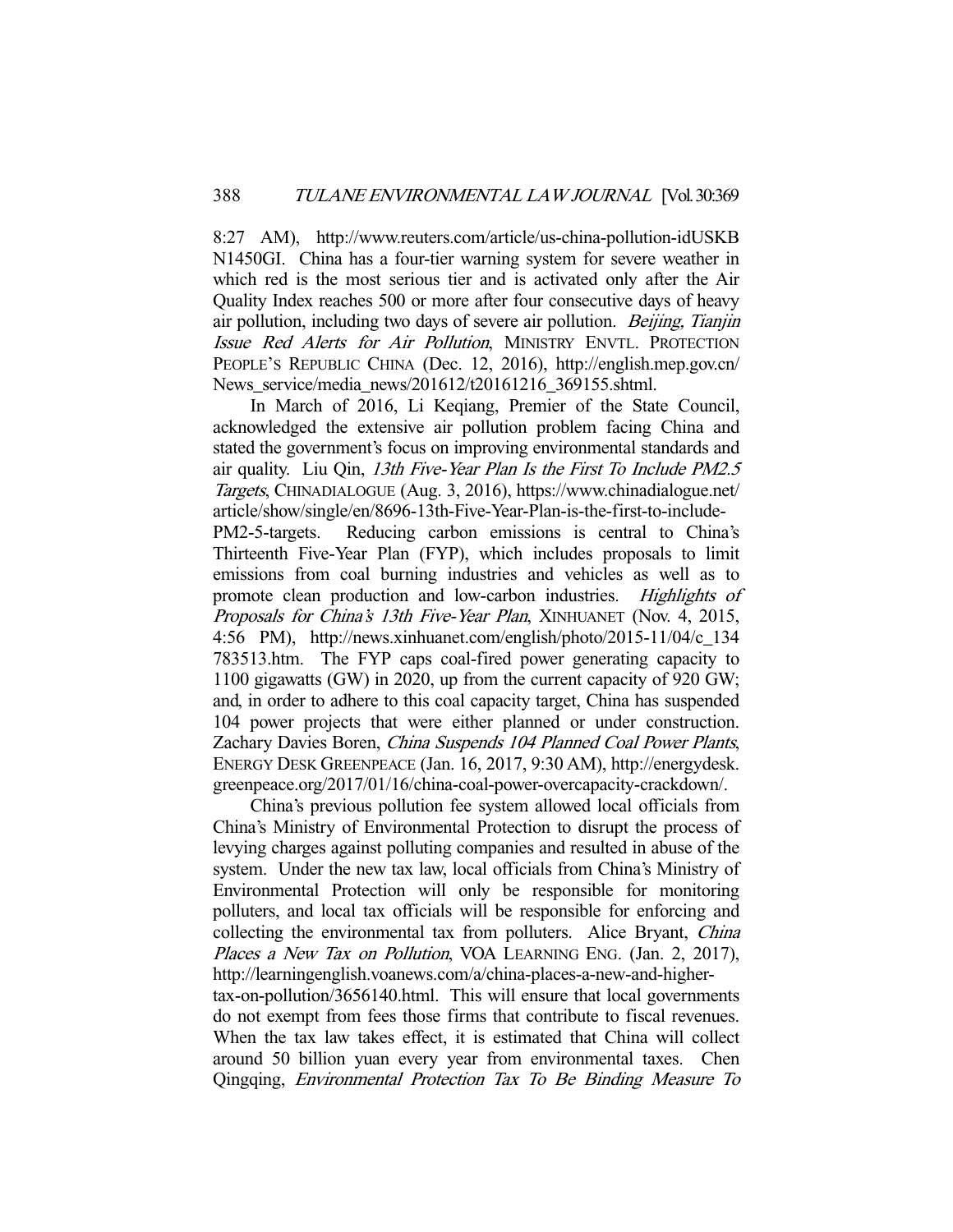awareness.

Tackle Pollution; Could Raise as Much as \$7.2b Annually, GLOBAL TIMES (Dec. 26, 2016, 10:59 AM), http://www.globaltimes.cn/content/ 1025824.shtml. Environment Minister Chen Jining stated that the purpose of this policy "[is not] to increase taxes, but is to improve the system, and encourage enterprises to reduce emission." China To Levy New Taxes Against Pollution, SHENZHEN DAILY (Dec. 26, 2016, 8:53), http://www.szdaily.com/content/2016-12/26/content\_14663792.htm. It should be noted that the tax law allows local governments to change the tax rates in accordance with the conditions of the local economy and pollution conditions. While this may seem like an unchecked power and an opportunity for corruption by the local government, the tax law states that the local government must act "directly under the Central Government" and "in accordance with the requirements of this law." Chinese National People's Congress Network, People's Republic of China Environmental Protection Tax Law, NAT'L PEOPLE'S CONGRESS PEOPLE'S REPUBLIC CHINA (Dec. 25, 2016, 4:20 PM), http://www.npc. gov.cn/npc/xinwen/2016-12/25/content\_2004993.htm.

 The Finance Ministry stated that "tax revenue is an important economic means to promote environmental protection." Jason Lee, China To Levy New Taxes in Bid To Strengthen Pollution Fight, REUTERS (Dec. 25, 2016, 3:31 AM), http://www.reuters.com/article/uschina-environment-idUSKBN14E05T. The tax law is expected to not only raise the operational costs of business but also to force firms to upgrade technology and shift to cleaner production. One of the goals of the tax law is that the tax revenue will allow the government to spend more on "environmental protection and subsidiz[e] the [research and development] of green technology." China Pins Hopes on Taxation for Environmental Protection, CHINA DAILY (Dec. 9, 2016, 10:17), http:// www.chinadaily.com.cn/business/2016-12/09/content\_27621457.htm. This tax is not meant solely to punish polluting firms, but also to change the behavior of firms in China and raise taxpayers' environmental

 Unfortunately, the tax law has major deficiencies, including the exclusion of a tax on carbon dioxide emissions and the narrow application of the tax law on enterprises and public institutions that directly emit pollutants, thus ignoring firms that indirectly discharge pollutants. China Moves Toward Taxation on Pollutants, NAT'L PEOPLE'S CONGRESS PEOPLE'S REPUBLIC CHINA (Aug. 30, 2016), http://www.npc. gov.cn/englishnpc/news/Legislation/2016-08/30/content\_1996076.htm.

Additionally, Article XII of the tax law excludes certain circumstances from environmental taxes, including the discharge of taxable pollutants